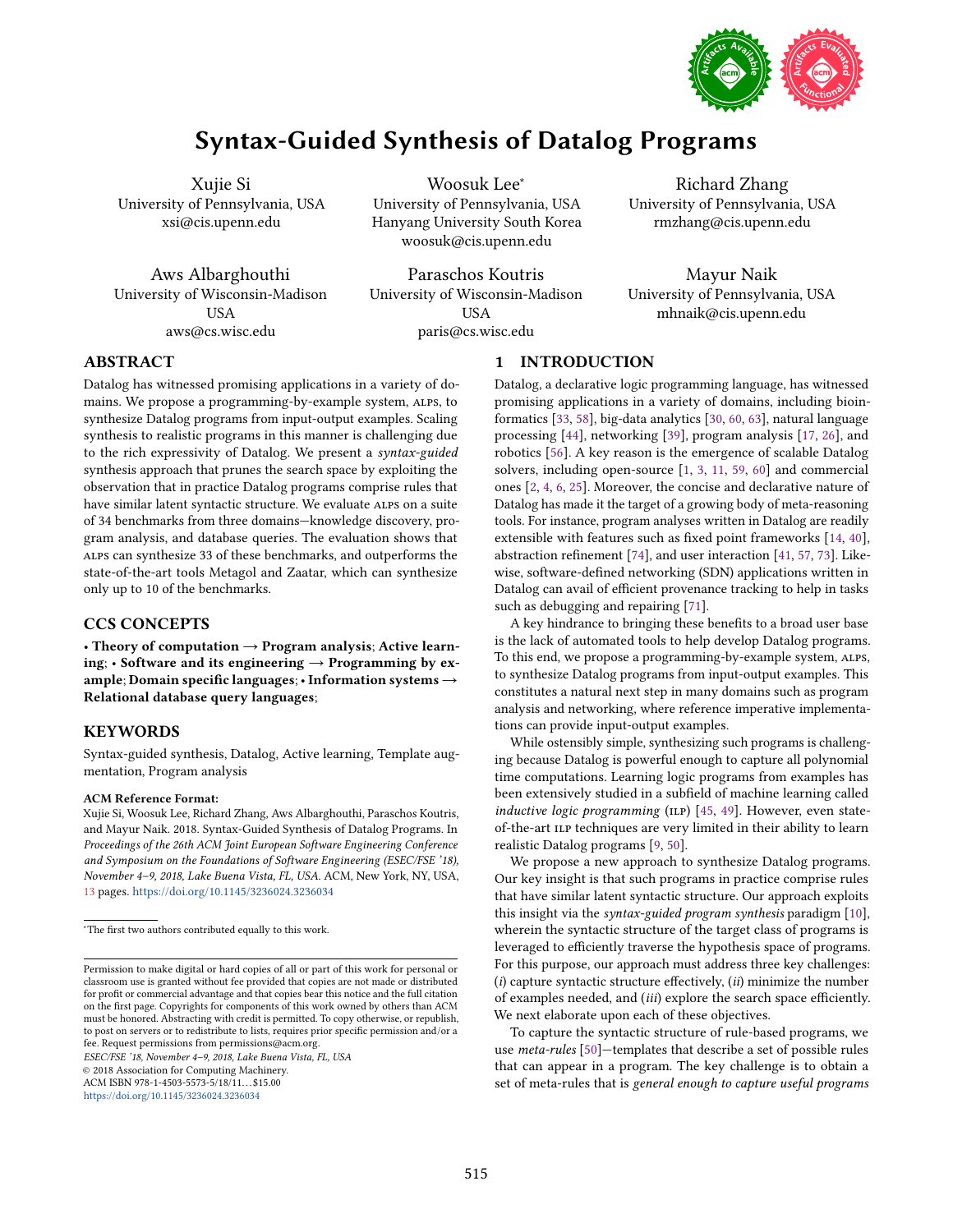ESEC/FSE '18, November 4–9, 2018, Lake Buena Vista, FL, USA X. Si, W. Lee, R. Zhang, A. Albarghouthi, P. Koutris, and M. Naik

but specific enough to enable efficient synthesis. We propose a novel approach to systematically generate meta-rules, taking advantage of domain knowledge.

To minimize the number of examples needed, our approach aims to ask an oracle a small number of queries concerning the expected output on a given input. The oracle need only answer with yes or no, rather than crafting elaborate examples and supplying them to the synthesizer. We use an *active learning* technique, called *query* by committee (QBC) [\[24,](#page-11-27) [62\]](#page-11-28), to pick an example that can prune the search space the most. In our setting, QBC takes as input a committee formed by a set of consistent programs, and returns an example on which the committee disagrees the most-the most controversial example. We then prune the programs that disagree with the given label and repeat the process. However, it is infeasible to apply QBC on the entire search space, which is prohibitively large.

To explore the search space efficiently and overcome the challenge in using qbc, we use a bidirectional synthesis strategy to maintain the most-general and most-specific programs that are consistent with the given examples [\[43\]](#page-11-29). Intuitively, the most-general and most-specific programs (defined through logical entailment) form a representative set of the search space, allowing us to preserve exactness of the search. Moreover, this set is much smaller than the size of the search space, making it an ideal committee. To incrementally update the search space as examples are labeled, we define efficient top-down and bottom-up refinement operators that are guided by the given set of meta-rules.

We have implemented our end-to-end approach in the ALPS system and report on our experience evaluating it on a diverse set of 34 benchmarks from three domains: knowledge discovery, program analysis, and relational queries. The evaluation shows that alps can synthesize 33 of these benchmarks, and outperforms the state-of-the-art tools Metagol [\[19\]](#page-11-30) and Zaatar [\[9\]](#page-11-24), which can synthesize only up to 10 of the benchmarks.

We summarize the main contributions of this paper:

- We present a syntax-guided approach and system alps for synthesizing Datalog programs from input-output examples.
- alps employs a bidirectional search strategy to efficiently traverse the space of possible programs.
- alps minimizes the number of required examples using an active learning technique called query-by-committee.
- We demonstrate the effectiveness of alps at synthesizing realistic Datalog programs from diverse domains and its ability to outperform existing state-of-the-art techniques.

### 2 OVERVIEW EXAMPLES

alps learns Datalog programs that are correct with respect to a given instance of input and output relations. In this section, we first present two illustrative examples that highlight applications of alps in two domains: program analysis and relational queries. We then present an example to elucidate key design choices in ALPS. We also use it as the running example in the rest of the paper.

<span id="page-1-0"></span>Example 2.1 (Program analysis). Datalog has shown great potential in the domain of program analysis [\[22,](#page-11-31) [40,](#page-11-19) [51,](#page-11-32) [59,](#page-11-13) [65\]](#page-11-33). Thus, there is a growing need to help synthesize program analyzers in Datalog for a variety of programming languages, including general-purpose and domain-specific ones.

We demonstrate how ALPS can be used to learn a static analysis to detect API misuses—a common source of bugs in today's world of complex and evolving APIs. For a given example program with known API misuses, we populate input relations representing the syntax of the program and output relations representing the bugs. Then, ALPS learns Datalog rules that can be used for detecting similar API misuses.

Consider the following C program using the OpenSSL API. Functions ssl\_socket\_open1-4 establish a SSL socket and return a constant OK if they succeed. Two functions ssl\_socket\_open{2,4} contain API misuses in that they incorrectly return OK when a SSL socket is not properly established.

```
1 int ssl_socket_open1(SSL∗ ssl) {
 2 X509∗ cert = SSL_get_peer_certificate(ssl);
 3 long err = SSL_get_verify_result(ssl);
 4 if (!cert) {...}
 5 if (err == X509 V OK) { ... }
 6 return OK; // correct
 7 }
8
 9 int ssl_socket_open2(SSL∗ ssl) {
10 X509∗ cert = SSL_get_peer_certificate(ssl);
11 if (cert == NULL) \{...\}12 long err = SSL_get_verify_result(ssl);
13 ...
14 return 0K; // incorrect (missing check on err)
15 }
16
17 int ssl_socket_open3(SSL∗ ssl) {
18 \log err = SSL get verify result(ssl);
19 if (err != X509_V_OK) {...}
20 X509∗ cert = SSL_get_peer_certificate(ssl);
21 if (cert) \{...\}22 return OK; // correct
23 }
24
25 int ssl_socket_open4(SSL∗ ssl) {
26 long err = SSL_get_verify_result(ssl);
27 switch (err) {
28 case X509 V 0K:
29 cert = SSL_get_peer_certificate(ssl);
30 }
31 return OK; // incorrect (missing check on cert)
32 }
```
Our goal is to learn a Datalog program that detects functions that misuse the OpenSSL API, whose behavior is defined as follows:

- SSL\_get\_peer\_certificate returns a pointer to the X509 certificate the peer presented. If the peer did not present a certificate, NULL is returned.
- SSL get verify result returns the result of the verification of the X509 certificate presented by the peer, if any. It returns a constant named X509\_V\_0K if the verification succeeded or if no peer certificate was presented.

Functions should return  $OK$  only if (i) SSL\_get\_peer\_certificate returns a non-null pointer, and (ii) SSL\_get\_verify\_result returns the constant named X509 V 0K.

The problem involves four input relations and one output relation with the following meaning: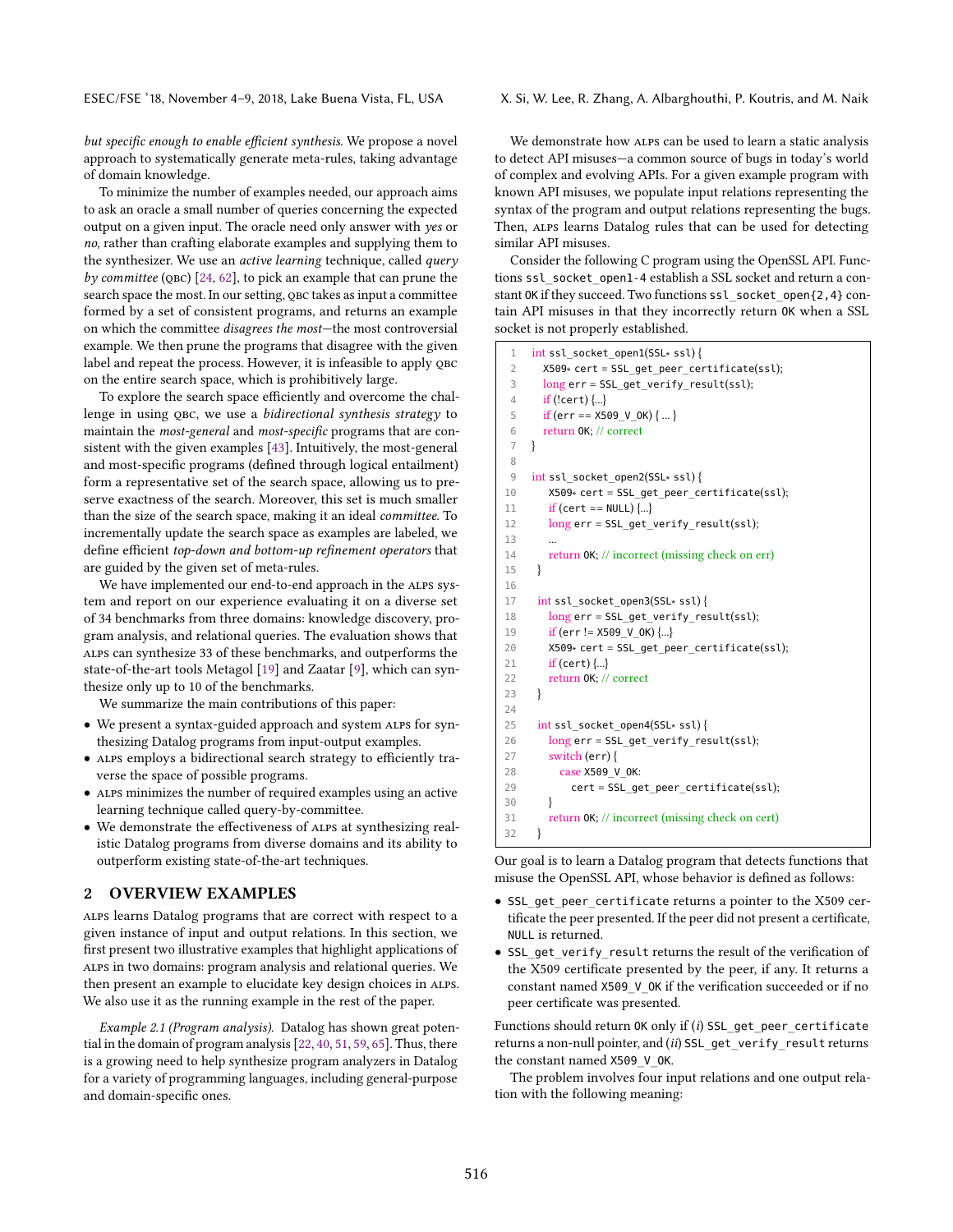Syntax-Guided Synthesis of Datalog Programs ESEC/FSE '18, November 4–9, 2018, Lake Buena Vista, FL, USA

- OpSucc(l1,l2): Program control may flow from line l1 to l2.
- Check( $x, l$ ): The value of variable x is compared to a specific value at line l.
- Certify( $x, l$ ): Variable x at line l is assigned the return value of SSL get peer certificate().
- Verify( $x, l$ ): Variable  $x$  at line  $l$  is assigned the return value of SSL\_get\_verify\_result().
- Ok(l): The function that returns OK at line l correctly uses the OpenSSL API.

Relations OpSucc and Check are pre-defined as part of the program's intermediate representation while relations Certify and Verify can be automatically extracted from a given API, in this case OpenSSL. We provide an instance of these relations encoding the analyzed C program to ALPS, namely

Certify(cert,2), Verify(err,3), Check(cert,4), Check(err,5), ...

along with Ok(6) and Ok(22) as positive examples and Ok(14) and Ok(31) as negative examples in the output relation. alps generates the following program in 6 minutes.

```
CertFlow(x, l2) :- Certify(x, l1), OpSucc(l1, l2).VeriFlow(x,l2) :− Verify(x,l1), OpSucc(l1,l2).
CertCheck(l2) :− CertFlow(x,l1), Check(x,l1), OpSucc(l1,l2).
VeriCheck(l2) :− VeriFlow(x,l1), Check(x,l1), OpSucc(l1,l2).
Ok(l) :− CertCheck(l), VeriCheck(l).
```
The rules are intended to be read right-to-left, with all variables universally quantified, and the :− operator interpreted as implication. Note that predicates CertFlow(x,l), VeriFlow(x,l), CertCheck(l), and VeriCheck(l) are not specified among the input or output relations; they are invented by ALPS, highlighting the rich space of programs it explores.<sup>[1](#page-2-0)</sup> We elaborate on how the search space is determined in Section [4.1.](#page-3-0) The relation CertFlow(x, l) (Ver $iFlow(x, l)$  resp.) indicates the return value of SSL get peer certificate (SSL\_get\_verify\_result resp.) flows to line l. The relation CertCheck(l) (VeriCheck(l) resp.) means the return value of SSL get peer certificate (SSL get verify result resp.) is compared to a specific value and control flows to line l.

The Datalog program correctly captures an important portion of the proper use of the OpenSSL API. This example illustrates that alps represents a promising step towards synthesizing usable program analyzers. On the contrary, the state-of-the-art ILP tools Metagol and Zaatar fail to synthesize the program within 3 hours.

<span id="page-2-3"></span>Example 2.2 (Relational queries). Datalog is widely used as a relational query language due to its expressiveness and scalable performance [\[13,](#page-11-34) [27,](#page-11-35) [59\]](#page-11-13). ALPS can be used to synthesize sophisticated relational queries in Datalog from input-output behaviors.

We illustrate using ALPS to synthesize a relational query for finding students who take two different classes on the same day. The problem involves three input relations and one output relation with the following meaning:

- Student(s,n): Student s is associated with the ID n.
- Class(c,d): Class c is held on day d.
- Enrolled(n,c): The student having ID n is enrolled in class c.
- Busy(s): Student s takes two different classes on the same day.

It is natural in a programming-by-example setting for the user to provide an instance specifying the input-output behavior of the desired query. Using such an instance comprising input relations regarding 14 students and 6 classes, and 5 examples in the output relation Busy, alps synthesizes the following Datalog program within 18 seconds:

```
EnrollClass(n, c, l) := Enrolled(n, c), Class(c, l).Busy(s) :− Student(s, n), EnrollClass(n, c1, l), EnrollClass(n, c2, l),
      c1 := c2.
```
where EnrollClass is an invented predicate. While ostensibly simple, the above query is non-trivial to synthesize since it is semanti-cally equivalent to the following complex SQL query:<sup>[2](#page-2-1)</sup>

SELECT S.s FROM Student S WHERE S.n IN (SELECT E1.n FROM Enrolled E1, Enrolled E2, Class C1, Class C2 WHERE  $E1.n = E2.n$  AND  $E1.c \leq E2.c$ AND E1.c = C1.c AND E2.c = C2.c AND C1.d = C2.d))

In contrast, a state-of-the art tool Scythe [\[69\]](#page-12-4) for synthesizing SQL queries fails to generate the above SQL query within 3 hours.

<span id="page-2-4"></span>Example 2.3 (Knowledge discovery). We demonstrate how ALPS synthesizes a prototypical program in knowledge discovery that is commonly used in the ILP literature: computing the transitive closure of a directed graph. The problem involves one input relation edge and one output relation path with the following meaning:

- edge $(x, y)$ : there is an edge from node x to node y.
- path $(x, y)$ : there is a path from node x to node y.

Suppose the user populates the input relation, edge, with the following example graph:

6



where an edge from node *i* to node *j* indicates that edge( $i, j$ ) appears in the input relation.

Given 4 examples of the output relation path, alps synthesizes the following recursive program in less than one second, which computes the transitive closure of a directed graph.

```
path(x,y) : = edge(x,y).
path(x, z) :- path(x, y), edge(y, z).
```
In fact, since ALPS maintains all possible programs, it also discovers the following non-linear recursive program:

 $path(x,y)$  :- edge $(x,y)$ . path $(x, z)$  :- path $(x, y)$ , path $(y, z)$ .

We next elaborate on three techniques that ALPS combines synergistically in order to realize this result.

Meta-rule-guided synthesis. Learning Datalog programs is a complex task; even approximate learning is hard  $[18]$ .<sup>[3](#page-2-2)</sup> To overcome this barrier, ALPS exploits the observation that in practice Datalog programs comprise rules with similar latent syntactic structure.

<span id="page-2-0"></span><sup>&</sup>lt;sup>1</sup>For readability, we provide intuitive names for invented predicates instead of mechanically generated ones by ALPS.

<span id="page-2-1"></span> $^2$ Datalog can in fact be viewed as augmenting relational algebra, which is widely used in the form of sQL, with recursion.

<span id="page-2-2"></span> $3$ In approximate learning, the learnt program is not guaranteed to be consistent with the given examples.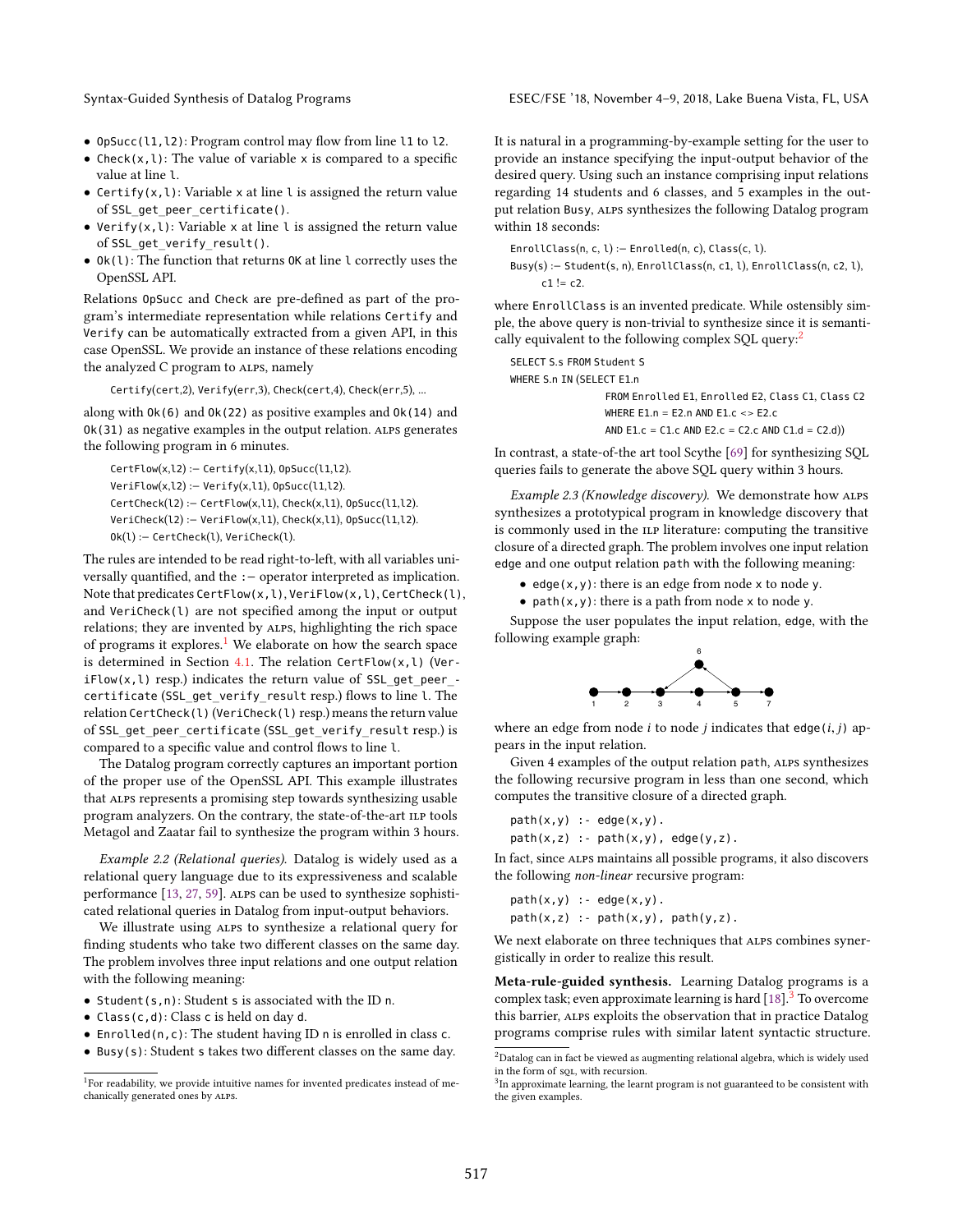Note that both of the recursive rules above are very similar: the only difference is in the relation names. We capture such similarities via the notion of meta-rules [\[50\]](#page-11-25) which are essentially Horn clauses where the relation names are kept abstract and can be instantiated later. Then both of the recursive rules are instances of the meta-rule:

$$
R_0(x, z) : R_1(x, y), R_2(y, z).
$$

Many Datalog rules follow a similar chain pattern. This suggests a strategy for synthesizing Datalog programs: enumerate all possible instantiations of the above meta-rule with concrete relation names and examine their combinations. Furthermore, we can think of slight variations of this pattern to capture a broader range of programs. For example, the first rule in Example [2.2](#page-2-3) is a slight variation of this meta-rule, the only difference being the arity of predicate EnrollClass. We formalize this concept via a process called augmentation (see Section [4.4\)](#page-5-0).

Query-by-Committee (qbc). alps uses an active learning technique to iteratively pose membership queries about the contents of the output relation, which can be answered upfront or in an interactive manner. To minimize the number of queries, at each step, alps picks a query that can prune the space of candidate programs the most to converge to the oracle's desired program. In the above example, it begins by posing the query: Is there a path from 1 to 2? It obtains the answer yes. ALPS then poses the next query: Is there a path from 3 to 2? It obtains the answer no, and the process continues. After 4 queries out of 49 possible queries-all pairs  $(i, j)$ where  $i, j \in [1, 7]$ , ALPS arrives at the above programs. In contrast, picking examples to query randomly may result in a large number of questions. For instance, in 100 trials with random selection, the maximum number of queries is 27, with an average of 12.

Bidirectional search strategy. To explore the search space efficiently, we propose a bidirectional synthesis strategy to maintain a concise committee, i.e., the most-general and most-specific programs that are consistent with current available examples. In our running example, using this strategy results in only 384 programs being evaluated during the search, out of over  $10<sup>4</sup>$  possible programs in the search space.

The above three techniques are combined in a synergistical manner in ALPS: meta-rules define a reasonably large and rich space of candidate programs; the syntactic structure of the space enables bidirectional search to efficiently represent and effectively refine all consistent candidate programs as a concise committee; and, using this committee, qbc guides the refinement by picking the most controversial example to query in the next iteration.

#### 3 PROBLEM FORMULATION

In this section, we formalize Datalog and the synthesis problem.

#### 3.1 Datalog Programs

**Rules.** A term t is either a variable  $x, y, z, \ldots$ , or a constant  $a, b, c, \ldots$ . A relation symbol  $p, q, r, \ldots$  is associated with an arity  $ar(r)$ . An atom is an application of a relation symbol to a vector of variables and constants, e.g.,  $r(x, y, a)$  for a relation  $r$  with arity 3. A ground atom is an application of a relation symbol to constants, e.g.,  $r(a_1, \ldots, a_n)$ , where  $a_i$  are constants. A Datalog rule C is an expression of the form:

ESEC/FSE '18, November 4–9, 2018, Lake Buena Vista, FL, USA X. Si, W. Lee, R. Zhang, A. Albarghouthi, P. Koutris, and M. Naik

$$
A : B_1, B_2, \ldots, B_n.
$$

where  $A, B_1, \ldots, B_n$  are atoms. The atom A is called the *head* of the rule; the set of atoms  $\{B_1, \ldots, B_n\}$  is called the *body* of the rule. A Datalog rule can be interpreted as a logical implication: if  $B_1, \ldots, B_n$  are true, then so is A.

**Programs.** A Datalog program  $P$  is a finite set of rules. We divide relation symbols into two categories: the input relations whose contents are given, and the output relations whose contents are derived from the input relations using the program P. An input relation can never appear in the head of a rule. We use I to denote the set of facts (ground atoms) in the input relations. The Herbrand base B denotes all possible applications of the output relations to vectors of constants in I. A Datalog program is recursive if a relation symbol appears in both the head and the body of a rule.

Semantically, evaluating P on I yields a minimal Herbrand model of  $P \cup I$ , which is the smallest set of ground atoms that satisfies the rules in P and input I. Given a ground atom  $e, P \cup I \models e$  denotes that  $P$  with input  $I$  derives fact  $e$ .

#### 3.2 Synthesis Problem

Our task is to synthesize Datalog programs through examples. An example is a ground atom from the Herbrand base  $B$ , which can be labeled as positive (+) or negative (−). We are now ready to define our synthesis problem.

Definition 3.1 (Synthesis problem). A synthesis problem S is a tuple  $(H, O, I)$ , where

- $\bullet$   $H$  is a set of Datalog programs, i.e. the *hypothesis space*;
- *O* is an *oracle* that labels each example with  $\{+, -\}$ ;
- $\bullet$   $I$  is a set of inputs—facts in the input relations.

Let  $E_{\Omega}^+$  $O_{\mathcal{O}}^+ = \{e \in \mathcal{B} \mid O(e) = +\}$  and  $E_{\mathcal{O}}^- = \{e \in \mathcal{B} \mid O(e) = -\}$  be the positive and negative examples defined by the oracle respectively. The goal is to find  $P \in \mathcal{H}$  such that: for all  $e \in E_C^+$  $\overline{O}$ ,  $P \cup I \models e$ , and for all  $e \in E_O^-, P \cup I \not\models e$ .

Given a synthesis problem  $(H, O, I)$ , the set of all Datalog programs  $P \in H$  that are consistent with  $E = (E^+, E^-)$  is called the version space, and is denoted  $V_F$ .

# 4 OUR APPROACH

In this section, we present the synthesis algorithm underlying ALPS. Section [4.1](#page-3-0) describes the structure of the search space. Section [4.2](#page-4-0) presents the algorithm parameterized by refinement operators. Section [4.3](#page-4-1) instantiates the algorithm with meta-rules. Section [4.4](#page-5-0) describes our methodology for designing meta-rules. Lastly, Section [4.5](#page-6-0) states formal properties of our algorithm.

#### <span id="page-3-0"></span>4.1 Structure of the Search Space

The hypothesis space  $H$  consists of a finite set of Datalog programs over the same input and output relations. For our running example (Example [2.3\)](#page-2-4), we consider a simple hypothesis space where all programs use a subset of the following four rules:

 $r_1$  : path(x,y) : edge(x,y).  $r_2$  : path(x,z) : - path(y,z).  $r_3$  : path(x,x) :- edge(x,x).  $r_4$  : path(x,y) :- path(x,z), path(z,y).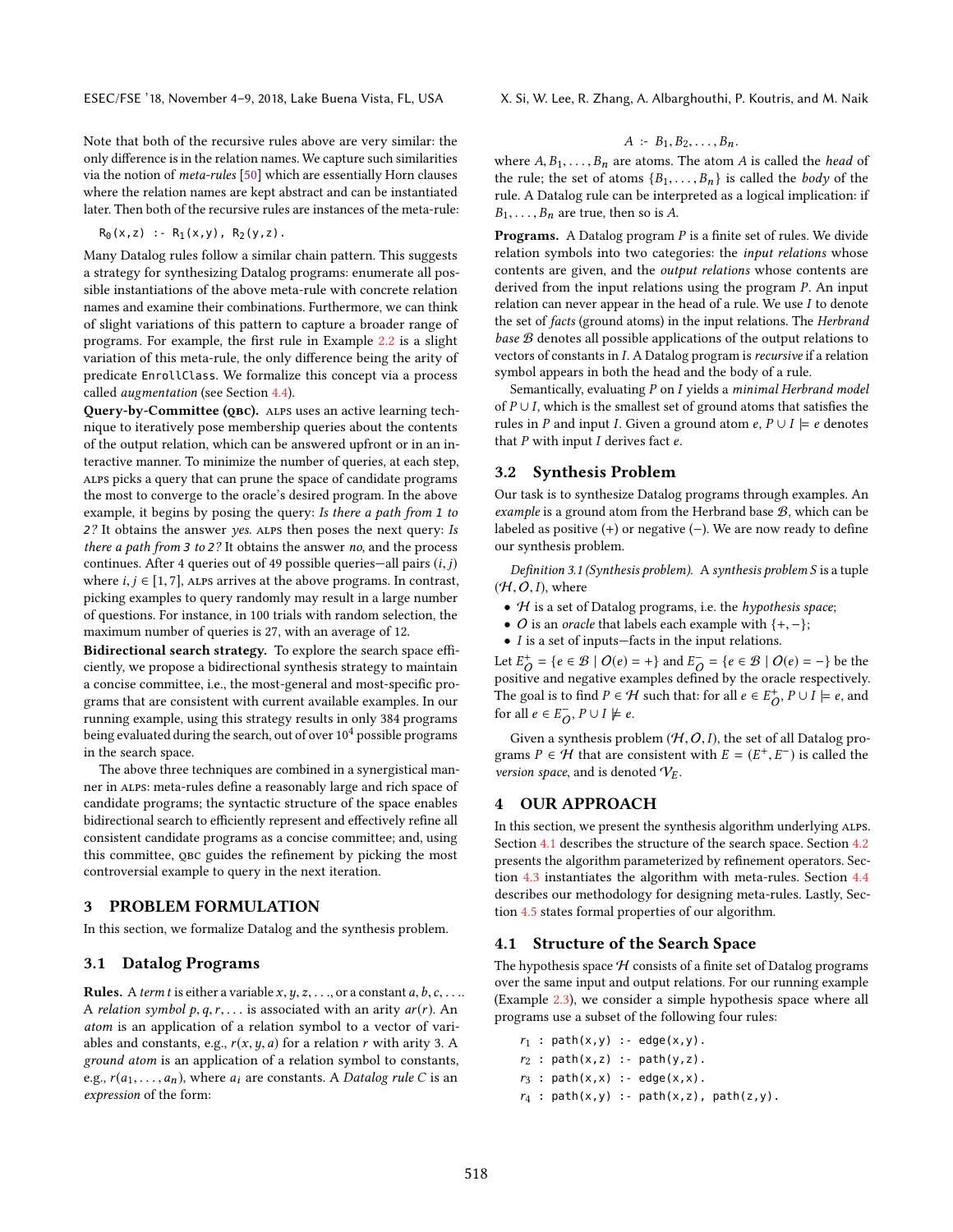<span id="page-4-3"></span>

|  |  | Algorithm 1 The ALPS synthesis algorithm |  |
|--|--|------------------------------------------|--|
|  |  |                                          |  |

1:  $(E^+, E^-)$  ←  $(\emptyset, \emptyset)$  $2: \overline{P} \leftarrow MostGeneral()$ 3:  $P \leftarrow MostSpecific()$ 4: loop 5:  $P \leftarrow \overline{P} \cup P$  // construct committee 6: if  $\forall e \in \mathcal{B}$ .  $D(e, P) = 0$  then return P 7:  $e^{\star}$  ←  $\arg \max_{e \in \mathcal{B}} D(e, P)$  // most controversial example 8:  $\diamond \leftarrow O(e^{\star})$  $// \diamond \in \{+,-\}$ 9:  $E^{\diamond} \leftarrow E^{\diamond} \cup \{e^{\star}\}\$ 10:  $\overline{\mathbf{P}} \leftarrow F^{\downarrow}(\overline{\mathbf{P}}, E^+, E)$ <sup>−</sup>) // top-down refinement 11:  $\underline{\mathbf{P}} \leftarrow F^{\uparrow}(\underline{\mathbf{P}}, E^+, E)$ <sup>−</sup>) // bottom-up refinement 12: end loop

We denote the Datalog program consisting of rules  $r_i, r_j, r_k$  as  $P_{ijk}$ .

Generality order. We structure the search by imposing a generality order on the space of Datalog programs. To define this order, we use  $\theta$ -subsumption [\[54\]](#page-11-37), which is a syntactic approach for deciding whether one rule subsumes (is more general than) another rule.

Formally, a rule C subsumes another rule D iff there is a variable substitution  $\theta$  such that  $C\theta$  has the same head as D, and all atoms in the body of  $C\theta$  appear in the body of  $D$ .<sup>[4](#page-4-2)</sup> For example,  $r_2$  subsumes  $r_4$  with  $\theta = \{ z/y, y/z \}$ , and  $r_1$  subsumes  $r_3$  with  $\theta = \{ y/x \}$ .

Subsumption can be naturally extended from rules to programs. For any two Datalog programs  $P$  and  $Q$ ,  $P$  subsumes  $Q$ , denoted  $Q \sqsubseteq P$ , iff for every rule in Q there exists a rule in P that subsumes it. For instance, in our running example,  $P_{13}$  subsumes  $P_{24}$ .

Given the hypothesis space  $H$ , and a generality ordering  $\subseteq$ , every subset P of H forms a quasi-ordered set w.r.t.  $\subseteq$ . We can now construct a partial order on the quotient set of the equivalence relation (two programs P, Q are equivalent if  $P \sqsubseteq Q$  and  $Q \sqsubseteq P$ ).

In our running example, the following equivalence classes are formed w.r.t. θ-subsumption: { $P_{1234}$ ,  $P_{123}$ ,  $P_{124}$ ,  $P_{12}$ }, { $P_{143}$ ,  $P_{14}$ },  ${P_{13}, P_1}, {P_{324}, P_{32}}, {P_{24}, P_2}, {P_{34}}, {P_3}, and {P_4}. We restrict$ the hypothesis space such that it has one representative from each class (any of the programs with the fewest rules) and define a partial order directly on these representatives instead of the equivalence classes. We can achieve this without any loss of generality since we are discarding only semantically equivalent programs. For our running example, the hypothesis space can now be reformulated as  $\{P_{12}, P_{14}, P_1, P_{32}, P_2, P_{34}, P_3, P_4\}.$ 

Since the generality order is a partial order, there may exist multiple maximal and minimal elements. The set of maximal elements is denoted max(P) = { $P \in \mathbf{P} | \nexists P' \in \mathbf{P}, P \sqsubset P'$ }, and we call these the most-general programs. Similarly, the set of minimal elements is denoted min(P) = { $P \in \mathbf{P} \mid \nexists P' \in \mathbf{P}$ .  $P' \sqsubset P$  }, and we call these the most-specific programs. Figure [1a](#page-5-1) shows the initial version space for our running example, where the most-specific and most-general programs are colored yellow and red, respectively.

# <span id="page-4-0"></span>4.2 The ALPS Algorithm

Given a synthesis problem  $S = (\mathcal{H}, O, I)$ , ALPS applies Algorithm [1](#page-4-3) to find a solution for  $S$ . It is a  $fixpoint$  algorithm that maintains a

pair  $E = (E^+, E^-)$  of positive and negative examples, and a set of most-general programs  $\overline{P}$  and most-specific programs P that are always consistent with E. The examples are initially empty, and  $\overline{P}$ , P are initialized to be the most general and most specific programs respectively (we define this initialization in Section [4.3\)](#page-4-1). At every iteration, it adds a (positive or negative) example by querying the oracle O. Then, it invokes two refinement operators  $F^{\uparrow}, F^{\downarrow}$ which recalculate the most-general programs and the most-specific programs that agree with the new example (we define the refinement operators in Section [4.3\)](#page-4-1). The algorithm stops when no new examples can be added.

The crux of the algorithm is the way we choose the example to query the oracle. The union of two sets of programs  $\overline{P}$ , P forms the committee P. The committee then picks the most controversial example  $e^{\star}$ . If  $O(e^{\star}) = +$ , then  $e^{\star}$  is added to  $E^+$ ; otherwise,  $e^{\star}$  is added to  $E^-$ . If no controversial example exists, then everyone in the committee agrees; the algorithm terminates and returns set P, which contains all the most-general and most-specific solutions.

In order to determine the most controversial example, we use the metric of vote entropy. It is inspired by query-by-committee [\[24,](#page-11-27) [62\]](#page-11-28), a greedy yet effective strategy commonly used in active learning [\[61\]](#page-11-38). Since there are only two possible labels for an example, we use a simplified definition, which is essentially equivalent to disagreement count.

<span id="page-4-4"></span>Definition 4.1 (Vote entropy). For an example e and set of committee members  $K$ , the normalized vote entropy is:

$$
D(e, K) = 1 - \frac{2}{|K|} \left| p - \frac{|K|}{2} \right|
$$

where  $p$  is the number of committee members that assign a positive label to the example e.

When the vote entropy of an example is zero, all programs in the committee agree on its label. Figure [1](#page-5-1) shows the version space and the query posed in each iteration for our running example.

#### <span id="page-4-1"></span>4.3 Refinement with Meta-Rules

We now give concrete definitions of the initialization functions and refinement operators,  $F^{\uparrow}$  and  $F^{\downarrow}$  in Algorithm [1.](#page-4-3) The design of the refinement operators is motivated by a practical insight: the synthesis search should be biased towards patterns that are frequently used in practice. We are inspired by meta-rules [\[50\]](#page-11-25), which are templates that dictate syntactic restrictions on rules and therefore a natural representation to bias the search.

Meta-rules. A meta-rule is a second-order rule. Multiple rules can be instantiated from a meta-rule. We shall use  $V_1$  and  $V_2$  to denote first- and second-order variables, respectively. A meta-rule takes the following form:

$$
R_1(x_1,...,x_{m_1}) \; : \; R_2(y_1,...,y_{m_2}),\ldots,R_n(z_1,...,z_{m_n}).
$$

where  $x_i, y_i, z_i \in V_1$  and  $R_i \in V_2$ .

A meta-rule can be instantiated by substituting second-order variables with relation symbols. For example, the rules from the running example are generated by the following meta-rules:

$$
T_1 : R_0(x,y) : R_1(x,y).
$$
  

$$
T_2 : R_0(x,z) : R_0(y,z).
$$

<span id="page-4-2"></span><sup>&</sup>lt;sup>4</sup>A substitution  $\theta$  is a set {  $v_1/t_1, \cdots, v_n/t_n$  } where the  $v_i$  are distinct variables and  $t_i$  are terms. Notation  $C\theta$  denotes the rule obtained by applying substitution  $\theta$ on rule C, i.e., for each  $v_i/t_i \in \theta$ , we replace each occurrence of  $v_i$  in C by  $t_i$ .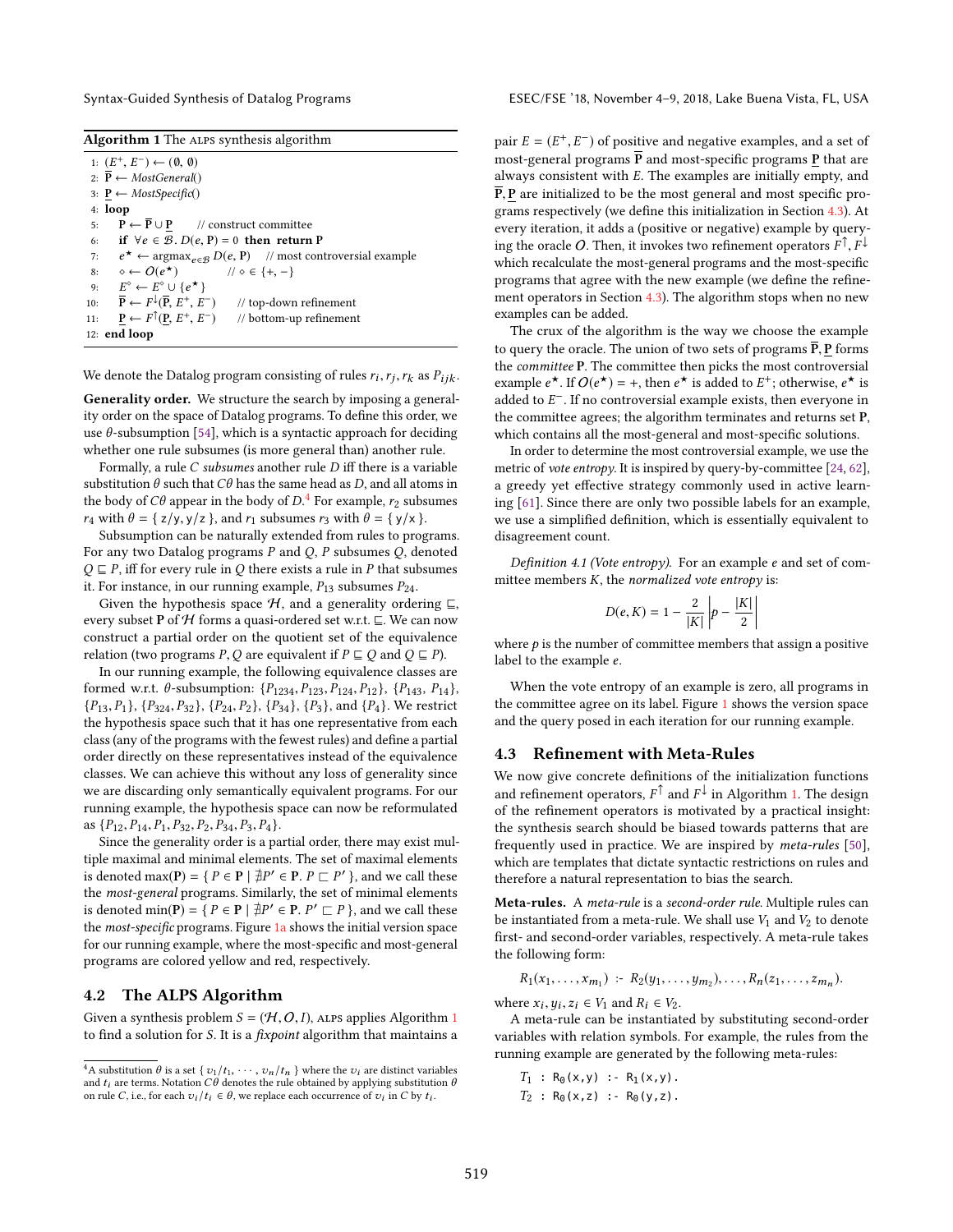<span id="page-5-1"></span>

ESEC/FSE '18, November 4–9, 2018, Lake Buena Vista, FL, USA X. Si, W. Lee, R. Zhang, A. Albarghouthi, P. Koutris, and M. Naik



Figure 1: Version space in each iteration (red/yellow nodes represent most-general/specific programs in the current iteration; purple nodes represent programs that are both most general and most specific in the current iteration; and grey nodes represent programs that have been evaluated). An arrow from  $u$  to  $v$  means that program  $u$  is more general than program  $v$ .

<span id="page-5-5"></span><span id="page-5-3"></span><span id="page-5-2"></span>

| <b>Algorithm 2</b> Meta-rule-guided refinement                                                                     |                                                                                  |  |  |  |  |  |
|--------------------------------------------------------------------------------------------------------------------|----------------------------------------------------------------------------------|--|--|--|--|--|
| <b>Function</b> $F^{\downarrow}(\overline{P}, E^+, E^-)$                                                           | <b>Function</b> $F^{\dagger}(\mathbf{P}, E^+, E^-)$                              |  |  |  |  |  |
| 1: $E \leftarrow (E^+, E^-)$                                                                                       | 1: $E \leftarrow (E^+, E^-)$                                                     |  |  |  |  |  |
| 2: while $\bar{P} \nsubseteq V_E$ do                                                                               | 2: while $\underline{P} \nsubseteq \mathcal{V}_E$ do                             |  |  |  |  |  |
| 3: $\Delta \overline{P} \leftarrow (\overline{P} \cap \mathcal{V}_{E^+}) \backslash \mathcal{V}_{E^-}$             | 3: $\Delta P \leftarrow (P \cap \mathcal{V}_{E^-}) \backslash \mathcal{V}_{E^+}$ |  |  |  |  |  |
| 4: $\Delta \overline{P} \leftarrow \rho^{\downarrow}(\Delta \overline{P}, T) \cap \mathcal{V}_{F^+}$               | 4: $\Delta P \leftarrow \rho^{\uparrow}(\Delta P, T) \cap \mathcal{V}_{E^-}$     |  |  |  |  |  |
| 5: $\overline{\mathbf{P}} \leftarrow (\overline{\mathbf{P}} \cap \mathcal{V}_E) \cup \Delta \overline{\mathbf{P}}$ | 5: $P \leftarrow (P \cap \mathcal{V}_F) \cup \Delta P$                           |  |  |  |  |  |
| 6: end while                                                                                                       | 6: end while                                                                     |  |  |  |  |  |
| 7: return P                                                                                                        | 7: $return P$                                                                    |  |  |  |  |  |

<span id="page-5-6"></span><span id="page-5-4"></span>
$$
T_3
$$
 :  $R_0(x,x)$  :  $R_1(x,x)$ .

 $T_4$  : R<sub>0</sub>(x,z) : - R<sub>0</sub>(x,y), R<sub>0</sub>(y,z).

Similar to rules, a generality order between meta-rules can be established using  $\theta$ -subsumption by allowing substitution for secondorder variables as well as first-order variables. Using this generality order, a set of meta-rules forms a partially ordered set.

Initialization. The initialization function MostGeneral() collects all rules instantiated from the most general meta-rules and combines them as the most general program. The initialization function MostSpecific() makes each individual rule instantiated from the most specific meta-rules as a single rule program, and all of these programs form the initial set of most specific programs.

Meta-rule-guided refinement. Algorithm [2](#page-5-2) describes our refinement operations,  $F^{\downarrow}$  and  $F^{\uparrow}$ , which are parameterized by a set of meta-rules T. We explain only top-down refinement  $F^\downarrow$  in detail, since bottom-up refinement  $F^\uparrow$  works in a symmetrical manner.

The algorithm begins with the given set of programs  $\overline{P}$ . Then, it iteratively specializes the programs by applying the specialization operator  $\rho^{\downarrow}$ , which is guided by T (line 2–[5\)](#page-5-4). In each iteration, the condition  $\bar{P} \nsubseteq V_E$  checks whether the current programs are consistent with the examples. If there is no violation, the algorithm terminates. Otherwise, line [3](#page-5-5) first eliminates programs violating positive examples, and then selects programs violating negative examples to specialize. In the former case, programs fail to derive a positive example, and more specific programs will also fail to derive it. This process removes not only inconsistent programs but also any programs more specific than them. The elimination happens in the third iteration of our running example shown in Figure [1c:](#page-5-1) when  $P_{23}$  is eliminated due to the positive example path(1,2), all the more specific programs  $P_{34}$ ,  $P_2$ ,  $P_3$ ,  $P_4$  are eliminated from consideration as well.

Next, line [4](#page-5-6) specializes programs violating negative examples by calling  $\rho^\downarrow$ , and eliminates any generated programs that fail to derive a positive example. Finally, line [5](#page-5-4) updates P by including the new specialized programs.

The final piece of the puzzle is the specialization operator  $\rho^{\downarrow}$ . Here,  $\rho^\downarrow$  can specialize a program in two ways: (1) replace a rule it with a more specific one; for instance, in our running example shown in Figure [1b,](#page-5-1) program  $P_{12}$  is specialized to  $P_{14}$  and  $P_{23}$ ; (2) remove a rule that cannot be further specialized; for instance,  $P_{23}$  could potentially be specialized to  $P_2$ . Finding all more specific rules for a given rule  $r$  can be efficiently done by consulting the generality order of the meta-rules T: first, find the meta-rule  $T_r$ used to instantiate r; then, find all more specific meta-rules  $T_s$  with respect to  $T_r$ ; finally examine all rules instantiated from a meta-rule in  $T_s$  and keep the ones more specific than r.

#### <span id="page-5-0"></span>4.4 Augmentation and Predicate Invention

The choice of meta-rules dictates the effectiveness of our synthesis algorithm. If the set of meta-rules is too large, then ALPS will not be able to scale, since the search space will be huge. On the other hand, the meta-rules must be sufficiently rich to capture the desired program. Simply reusing meta-rules that are either provided by the end-user or mined from existing code repositories is usually insufficient. To solve this problem, we start with a very small set of intuitive meta-rules that are specified manually (e.g., the chain meta-rule), and then extend these using augmentation, a process that slightly modifies each meta-rule.

An augmentation  $T'$  of a meta-rule  $T$  is a meta-rule where each atom  $R(x_1, ..., x_k)$  in T is replaced by another atom  $R(y_1, ..., y_\ell)$ . However, we must take care to limit how much the sequence of variables changes. Denote by  $d_R(T, T')$  the *edit distance* between the strings  $x_1 \ldots x_k$  and  $y_1 \ldots y_\ell$ . Then, the *augmentation distance* between  $T, T'$  is defined as

$$
AD(T, T') = \sum_{R} d_{R}(T, T')
$$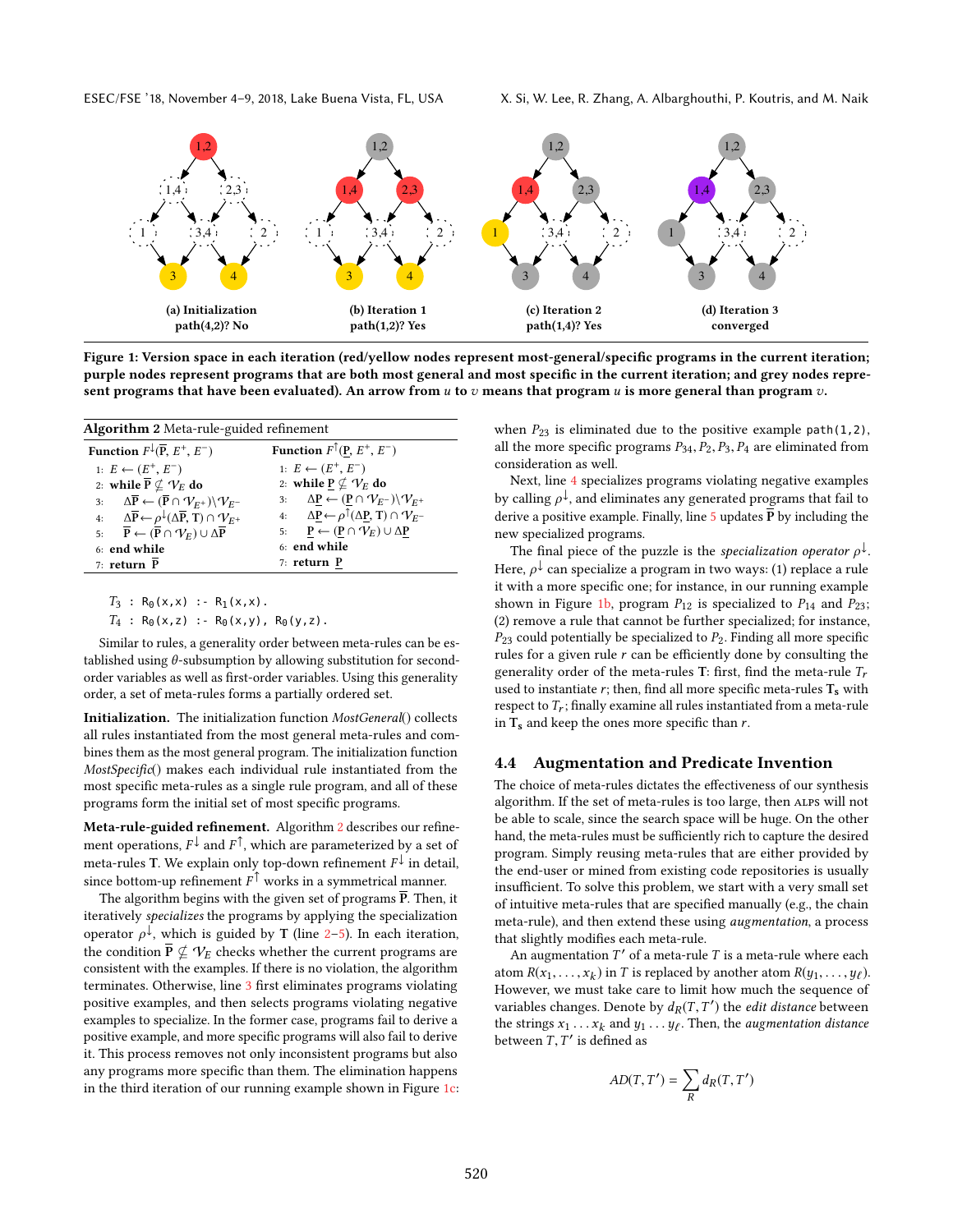where  $R$  ranges over all atoms in  $T$ . Our key idea is to consider all the augmentations of  $T$  that are within a bounded augmentation distance from  $T$ . The smaller this bound, the fewer meta-rules will be generated from T.

As an example of augmentation, consider these two meta-rules:

$$
T_1 : R_0(y) : R_1(z), R_2(y, z).
$$

 $T_2$  : R<sub>0</sub>(y,z) : - R<sub>1</sub>(z,x), R<sub>2</sub>(y,z).

Then,  $T_2$  is an augmentation of  $T_1$  with distance 2.

The augmentation distance required for ALPS to synthesize a program  $P$  from an initial set of meta-rules  $T$  is:

$$
AD(P, T) = \max_{T_1} \min_{T_2 \in T} AD(T_1, T_2)
$$

where  $T_1$  ranges over all meta-rules used in  $P_1$ . In our experiments, we could synthesize almost all of the programs using an augmentation distance of 5 from three chain meta-rules.

Predicate invention. Another orthogonal way to improve the richness of programs in the search space is predicate invention. Predicate invention helps to break a complex rule into simpler ones, and thereby enables to reuse existing meta-rules. More importantly, it is unavoidable for Datalog programs with recursion. For instance, consider the following program which computes strongly connected components (SCC) in a directed graph:

$$
path(x,y) :- edge(x,y).
$$
  
\n
$$
path(x,z) :- path(x,y), edge(y,z).
$$
  
\n
$$
scc(x,y) :- path(x,y), path(y,x).
$$

Here, the input and output relations are edge and scc, respectively. Given that scc cannot be derived by any set of clauses in terms of only the input relation edge, a new predicate path must be invented. The difficulty with predicate invention lies in determining what form the invented predicates should take. Without meta-rules, we have no way to effectively constrain the syntax of such predicates. With meta-rules, we can easily support predicate invention: the rules that define the potential invented predicates are exactly the instantiations of meta-rules with concrete relations.

# <span id="page-6-0"></span>4.5 Properties of ALPS

The ALPS synthesis algorithm (Algorithm [1\)](#page-4-3) always makes progress: after every query to oracle  $O$ , we remove from consideration a controversial example from B. Since the set of possible examples  $B$  is finite, the algorithm always terminates. It also guarantees that a solution is found if there are no controversial examples left in the committee. To ensure this property, it is critical that the algorithm tracks both the most-general and most-specific programs at every iteration. The following theorem succinctly captures these properties. We provide its proof in the Appendix.

<span id="page-6-3"></span>THEOREM 4.2. Let  $S = (\mathcal{H}, O, I)$  be a synthesis problem such that a solution to S exists in  $H$ . Let P be the output of ALPS. Then:

- (1) (Soundness) Every  $P \in \mathbf{P}$  is a solution to S.
- (2) (Completeness) For every solution  $P \in \mathcal{H}$  to S, there exist programs  $P_l$ ,  $P_u \in \mathbf{P}$  such that  $P_l \sqsubseteq P \sqsubseteq P_u$ . An immediate corollary is that if there exists a program P that is a solution to S, then P is nonempty.
- (3) (Termination) ALPS terminates in finitely many steps.

#### 5 EMPIRICAL EVALUATION

We evaluate ALPS on a variety of synthesis tasks from different domains. Our implementation<sup>[5](#page-6-1)</sup> comprises about 8,000 lines of C++ code. It uses the fixpoint engine of the Z3 sMT solver [\[31\]](#page-11-39) for Datalog evaluation. Our experiments were performed on a Linux machine with 16 GB of RAM and a 3.0 GHz processor.

Our evaluation aims to answer the following questions:

- Q1. How does alps perform on synthesis tasks from a variety of domains in terms of synthesis time and number of queries?
- Q2. How much does meta-rule augmentation speed up synthesis?
- Q3. How effective is  $\alpha$  or in reducing the number of queries asked?
- Q4. How sensitive is ALPS to changes in a given input data?
- Q5. How does alps compare with existing synthesis techniques?

### 5.1 Benchmark Suite

We collected 34 synthesis tasks from three different application domains: (i) knowledge discovery, (ii) program analysis and (iii) relational queries. Table [1](#page-7-0) presents useful characteristics of these benchmarks. The last three columns show the number of input-output relations, the number of rules of the smallest desired program, and whether the desired program is recursive or not, respectively.

Knowledge discovery. The knowledge discovery benchmarks comprise 8 tasks of synthesizing Datalog programs frequently used in the artificial intelligence and database literature. The goal of the first benchmark inflammation is to discover interesting correlations between patient risk factors and a disease called acute inflammations of urinary bladder. We used a dataset created by a medical expert to enable expert systems that perform presumptive diagnosis of the disease  $[20]$ .<sup>[6](#page-6-2)</sup> The next four benchmarks (abduce, ancestor, animals, and buildWall) are widely used in the field of inductive logic programming [\[46,](#page-11-41) [50\]](#page-11-25). The samegen benchmark is a standard Datalog program in the database literature [\[7\]](#page-11-42). The path benchmark is the problem described in Example [2.3](#page-2-4) and the scc benchmark is the problem of computing strongly connected components in a directed graph.

Program analysis. The program analysis benchmarks comprise 11 tasks of synthesizing static analyzers written in Datalog:

- polysite is a polymorphic call-site inference analysis for Java;
- downcast is a downcast safety checker for Java;
- rv-check is the static API misuse detector described in Example [2.1,](#page-1-0) which is motivated from a return value checker used in a tool called APISan [\[72\]](#page-12-5). APISan identifies API misuses by detecting inconsistent uses of the return values of api functions. However, the tool is neither sound nor complete due to the limitation of its statistical method. This observation motivated our rule-based approach for static API misuse detection.
- andersen is a classic pointer analysis for C [\[12\]](#page-11-43);
- The next five benchmarks are pointer analyses for Java with various context abstractions [\[42,](#page-11-44) [66,](#page-11-45) [70\]](#page-12-6).
- modref is a mod-ref analysis for Java and escape is an escape analysis for Java. Both benchmarks originated from a programming assignment in an online course on program analysis [\[5\]](#page-11-46).

<span id="page-6-2"></span><span id="page-6-1"></span> ${}^5$  Our artifact is available on GitHub: [https://github.com/XujieSi/fse18-artifact-183.](https://github.com/XujieSi/fse18-artifact-183)  $^6$  Available at [http://archive.ics.uci.edu/ml/datasets/Acute+Inflammations.](http://archive.ics.uci.edu/ml/datasets/Acute+Inflammations)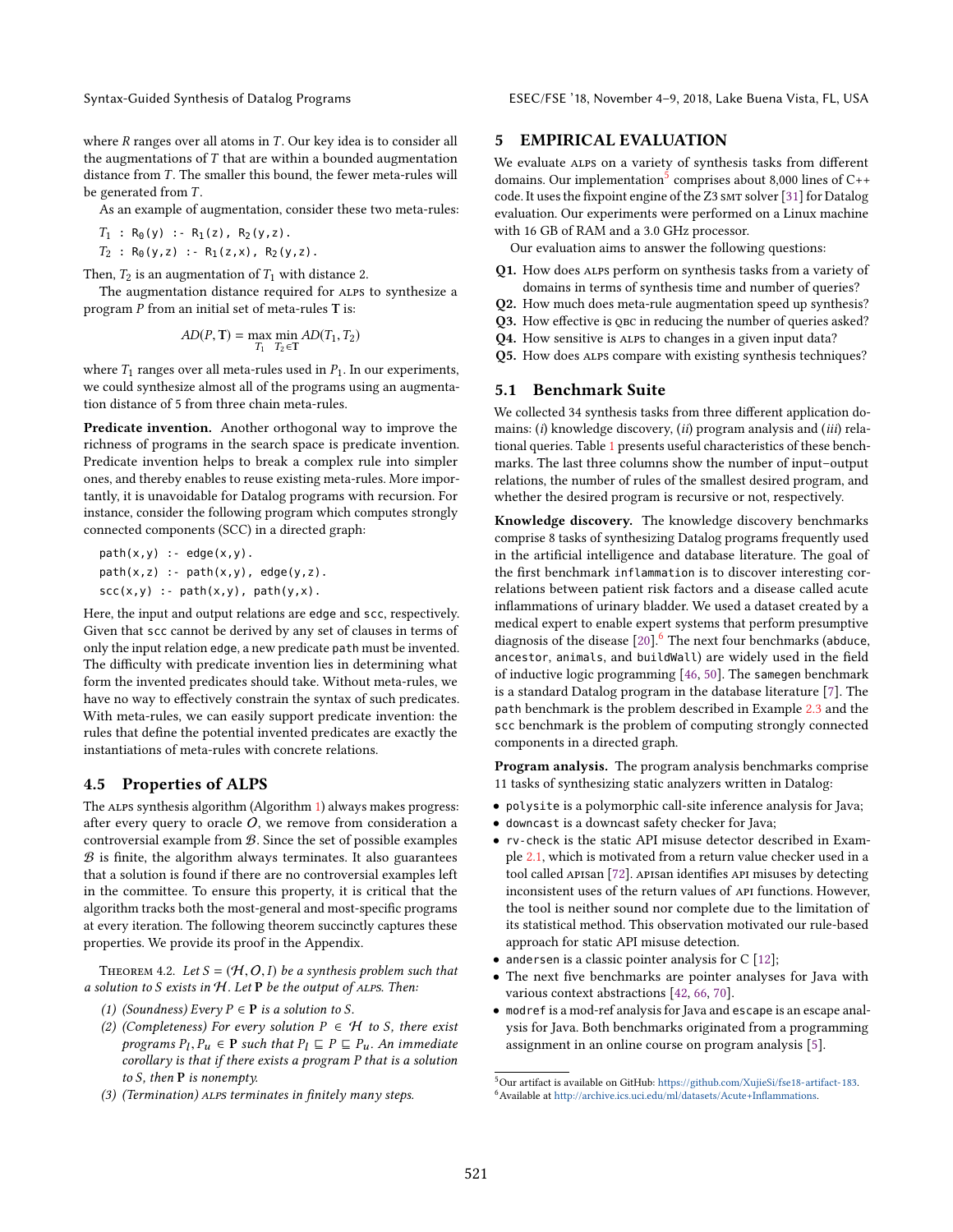<span id="page-7-0"></span>

|                     |                                                | <b>Relations</b> |                | Redies Recresive? |  |  |  |  |
|---------------------|------------------------------------------------|------------------|----------------|-------------------|--|--|--|--|
| Benchmark           | <b>Brief description</b>                       |                  |                |                   |  |  |  |  |
| Knowledge Discovery |                                                |                  |                |                   |  |  |  |  |
|                     | inflammation diagnosis of bladder inflammation | 7                | 2              |                   |  |  |  |  |
| abduce              | grandparent of given father/mother [46]        | $\overline{4}$   | 3              |                   |  |  |  |  |
| animals             | distinguishing classes of animals [46]         | 13               | 4              |                   |  |  |  |  |
| ancestor            | ancestor in a family tree [50]                 | $\overline{4}$   | $\overline{4}$ |                   |  |  |  |  |
| buildWall           | learn a stable wall strategy [50]              | 5                | 4              |                   |  |  |  |  |
| samegen             | same generation in a family tree [7]           | 3                | 3              |                   |  |  |  |  |
| path                | all-pairs reachability in directed graph       | $\overline{2}$   | $\overline{2}$ |                   |  |  |  |  |
| SCC                 | compute SCCs in directed graph                 | 3                | 3              |                   |  |  |  |  |
| Program Analysis    |                                                |                  |                |                   |  |  |  |  |
| polysite            | polymorphic call-site inference for Java       | 6                | 3              |                   |  |  |  |  |
| downcast            | downcast safety checker for Java               | 9                | 4              |                   |  |  |  |  |
| rv-check            | return-value-checker in APISan [72]            | 5                | 5              |                   |  |  |  |  |
| andersen            | inclusion-based pointer analysis for C [12]    | 5                | 4              |                   |  |  |  |  |
| 1-call-site         | 1-call-site pointer analysis for Java [70]     | 9                | 4              | ノノノノ              |  |  |  |  |
| 2-call-site         | 2-call-site pointer analysis for java [70]     | 9                | 4              |                   |  |  |  |  |
| $1$ -object         | 1-object-sensitive pointer analysis [42]       | 11               | 4              |                   |  |  |  |  |
| $1 - type$          | 1-type-sensitive pointer analysis [66]         | 12               | 4              |                   |  |  |  |  |
| $1$ -obj-type       | 1-type-1-object sensitive analysis [66]        | 13               | 5              |                   |  |  |  |  |
| escape              | escape analysis for Java                       | 10               | 6              |                   |  |  |  |  |
| modref              | mod-ref analysis for Java                      | 13               | 10             |                   |  |  |  |  |
| Relational Queries  |                                                |                  |                |                   |  |  |  |  |
| sql-1 $\sim$ 15     | 15 SQL queries [69]                            | $\leqslant 7$    | $\leqslant 4$  |                   |  |  |  |  |

Table 1: Benchmark characteristics.

Relational queries. These benchmarks comprise 15 synthesis tasks from Stack Overflow posts and textbook examples [\[69\]](#page-12-4). We chose the 15 tasks of synthesizing sql queries that can be expressed in Datalog. Each task involves up to 6 input tables and one output table. The desired Datalog programs comprise up to four rules.

# 5.2 Experimental Setup

Meta-rules. We first apply only the following three chain metarules with up to 5 augmentations for all benchmarks:

 $R_0(v_1,v_2)$  :-  $R_1(v_1,v_2)$ .  $R_0(v_1,v_3)$  :-  $R_1(v_1,v_2)$ ,  $R_2(v_2,v_3)$ .  $R_0(v_1,v_4)$  :  $R_1(v_1,v_2)$ ,  $R_2(v_2,v_3)$ ,  $R_3(v_3,v_4)$ .

We observe that ALPS fails to synthesize five context-sensitive pointer analysis benchmarks, as the necessary augmentation distance is too far and offers no filtering of the search space. In these cases, we also include domain specific meta-rules, e.g. meta-rules extracted the remaining four benchmarks. Also, we set the maximum number of invented predicates to 4.

Input-output relations. For each benchmark, ALPS begins with no examples of output relations and iteratively poses membership queries about the contents of the output relations. To answer such queries, we used the known solution of the benchmark (i.e., the desired Datalog program) as an oracle. The populated input relations range in size from 3 to 77 with an average of 22.

## 5.3 Evaluation Results

Q1: Number of queries and synthesis time. Table [2](#page-8-0) presents the main results of our evaluation. Consider, for instance, the ancestor benchmark. ALPS makes 11 queries to the oracle (out of a maximum of 450 queries, which is the size of the Herbrand base); it takes 25

#### ESEC/FSE '18, November 4–9, 2018, Lake Buena Vista, FL, USA X. Si, W. Lee, R. Zhang, A. Albarghouthi, P. Koutris, and M. Naik

seconds to synthesize 3 programs; and, in the process, it evaluates 24,280 programs out of  $10^{10}$  programs in the search space.

Overall, our results demonstrate the small number of queries needed to discover non-trivial programs. For most benchmarks, alps requires less than 20 queries; for our largest benchmark, modref, ALPS makes 22 queries to the oracle in order to synthesize 10 rules. It synthesizes most programs within a few minutes. In certain examples-like modref-a large number of programs are evaluated, thus requiring more synthesis time.

Q2: Effectiveness of meta-rule augmentations. Figure [3](#page-9-0) shows the frequency distribution of benchmarks according to their augmentation distance with respect to chain meta-rules. Only two benchmarks can be synthesized with no augmentation, while most benchmarks (29 out of 34) can be synthesized with no more than 5 augmentations. This indicates that simple chain meta-rules are quite limited by themselves, but we can handle a large number of benchmarks by slightly mutating them.

Starting with only chain meta-rules, however, ALPS fails to scale on five context-sensitive pointer analysis benchmarks, whose augmentation distance is 6 or larger. We observe that although these five benchmarks are different from each other, their rules are quite similar. Table [3](#page-9-1) shows the augmentation distances for each of these five benchmarks with respect to two sets of meta-rules: chain metarules and meta-rules mined from the other four benchmarks. The augmentation distance implies that, in comparison with general chain meta-rules, meta-rules mined from the same domain are more useful to guide the synthesis search process. Indeed, with extra meta-rules mined from the other four benchmarks, alps is able to synthesize four of the five context-sensitive pointer analysis benchmarks, as shown in Table [2.](#page-8-0)<sup>[7](#page-7-1)</sup>

Q3: Quality of QBC. We now investigate the quality of QBC's selection strategy. To do so, we instrument ALPS to randomly pick an example that the committee disagrees on, instead of one that maximizes vote entropy. For each benchmark<sup>[8](#page-7-2)</sup>, we ran 100 trials with random example selection. Figure  $(2a)$  shows a box plot of the number of queries made in these trials. We see that random selection, on average, performs much worse than OBC. For instance, on the ancestor benchmark, the median for random selection is more than 120 queries, while QBC only needs 11.

Compared to the best-case scenarios of random selection, QBC makes roughly the same amount (about +/-5 queries) of queries for most benchmarks. For the andersen benchmark, one random trial behaves surprisingly well: it only requires 8 questions to synthesize all 4 expected rules, one of which eliminates 99.7% of the committee members. This is an artifact of QBC's conservative exampleselection approach: it prefers high-entropy examples, so it may miss a low-entropy example that could eliminate most of the committee, indicating qbc is not optimal but practically effective.

Q4: Sensitivity to the size of input data. We now investigate the effects of increasing the size of input data on the number of queries needed. We focus on the andersen benchmark, as it is demonstrative of the behavior across our benchmark suite. Recall

<span id="page-7-1"></span> $7$ 1-obj-type takes ALPS 17 hours to finish and hence is marked as timeout.

<span id="page-7-2"></span> $^8\rm{We}$  skip the SQL benchmarks as <code>ALPS</code> asks a very small number of queries for them.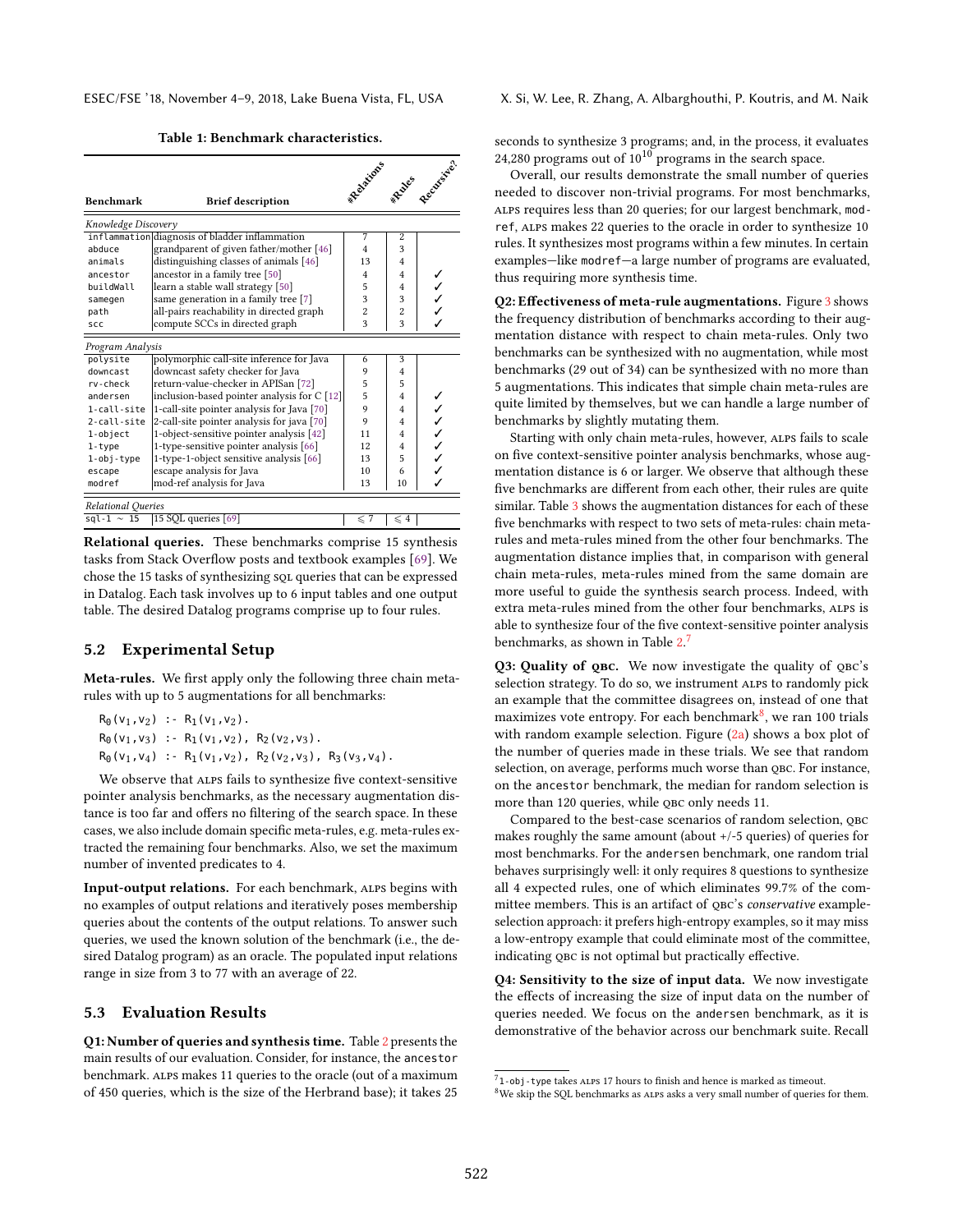<span id="page-8-0"></span>

|                         | #queries asked | #possible      | #synthesized  | #evaluated     | search              | total        | Metagol run. time (sec.)   |         | Zaatar                     |
|-------------------------|----------------|----------------|---------------|----------------|---------------------|--------------|----------------------------|---------|----------------------------|
|                         | by ALPS        | queries        | programs      | programs       | space               | time (sec.)  | ALPS setting ideal setting |         | run. time (sec.)           |
| inflammation            | 8              | 120            | $\,4\,$       | 2327           | 10 <sup>6</sup>     | 4.3          | 0.51                       | 0.47    | timeout                    |
| abduce                  | 11             | 392            | $1\,$         | 4613           | 10 <sup>6</sup>     | 3.36         | timeout                    | 0.43    | timeout                    |
| animals                 | 16             | 80             | $\sqrt{2}$    | 45152          | 10 <sup>6</sup>     | 75.8         | 0.46                       | 0.42    | timeout                    |
| ancestor                | 11             | 450            | 3             | 24280          | $10^{10}\,$         | 24.6         | timeout                    | 0.43    | timeout                    |
| buildWall               | 12             | 392            | 13            | 61654          | $10^{10}$           | 128.7        | timeout                    | 35.1    | timeout                    |
| samegen                 | 12             | 162            | $\sqrt{2}$    | 110338         | 10 <sup>9</sup>     | 22.3         | timeout                    | timeout | 4.77                       |
| path                    | $\overline{4}$ | 49             | 3             | 384            | $10^{4}$            | 0.26         | timeout                    | 0.43    | 26.43                      |
| <b>SCC</b>              | 14             | 128            | $\bf{4}$      | 57013          | $10^{6}$            | 88.7         | timeout                    | timeout | timeout                    |
| polysite                | 14             | 204            | 5             | 27432          | $10^{22}$           | 130.0        | timeout                    | 0.43    | timeout                    |
| downcast                | 9              | 912            | $1\,$         | 56489          | $10^{28}\,$         | 299.8        | timeout                    | 0.43    | timeout                    |
| rv-check                | $\overline{4}$ | 24             | $1\,$         | 393740         | $10^{29}$           | 361.5        | timeout                    | timeout | timeout                    |
| andersen                | 15             | 64             | $\mathbf{1}$  | 100345         | $10^{20}$           | 148.0        | timeout                    | timeout | 295.31                     |
| 1-call-site             | 14             | 152            | $\sqrt{3}$    | 99697          | $10^{32}$           | 178.3        | timeout                    | timeout | timeout                    |
| 2-call-site             | 17             | 672            | $1\,$         | 184824         | $10^{53}$           | 601.8        | timeout                    | timeout | timeout                    |
| 1-object                | 18             | 655            | $1\,$         | 93362          | $10^{48}$           | 705.1        | timeout                    | timeout | timeout                    |
| 1-type                  | 13             | 215            | $\sqrt{2}$    | 10038          | $10^{30}$           | 21.6         | timeout                    | timeout | timeout                    |
| $1$ -obj-type           | $\overline{a}$ | $\overline{a}$ | $\frac{1}{2}$ | J.             | $10^{51}$           | timeout      | timeout                    | timeout | timeout                    |
| escape                  | 9              | 40             | 12            | 5706           | $10^{34}$           | 9.9          | timeout                    | timeout | timeout                    |
| modref                  | 22             | 145            | $\,1\,$       | 1346754        | $10^{45}$           | 5307         | timeout                    | timeout | timeout                    |
| $sql-1$                 | $\overline{4}$ | $\overline{7}$ | $1\,$         | 30             | 10 <sup>6</sup>     | 0.07         | 0.01                       | 0.01    | 43.65                      |
| $sal-2$                 | 3              | 12             | $\mathbf{1}$  | $\overline{7}$ | 10 <sup>6</sup>     | 0.02         | 0.01                       | 0.01    | timeout                    |
| $sql-3$                 | $\mathbf{1}$   | $\overline{4}$ | $1\,$         | $\mathbf{1}$   | $10^{1}$            | 0.03         | 0.01                       | 0.01    | timeout                    |
| $sql-4$                 | 5              | 15             | $\mathbf{1}$  | 19             | $10^{2}$            | 0.02         | 0.01                       | 0.01    | timeout                    |
| $sql-5$                 | $\mathbf 1$    | $\overline{7}$ | $\mathbf{1}$  | $\mathbf{1}$   | $10^{2}$            | 0.01         | 0.01                       | 0.01    | timeout                    |
| $sql-6$                 | 6              | 729            | $\mathbf{1}$  | 44             | $10^{2}$            | 0.03         | 0.01                       | 0.01    | timeout                    |
| sql-7                   | $\mathbf{1}$   | 25             | $1\,$         | $\mathbf{1}$   | $10^{1}$            | 0.01         | 0.01                       | 0.01    | timeout                    |
| $sql-8$                 | 5              | 48             | $\sqrt{2}$    | 230            | $10^{16}$           | 1.60         | 0.02                       | 0.01    | timeout                    |
| $sal-9$                 | 5              | 27             | $\mathbf{1}$  | 9              | $10^{16}$           | 0.30         | timeout                    | 0.01    | 6260                       |
| $sql-10$                | 8              | 40             | $1\,$         | 778            | $10^{23}$           | 63.2         | timeout                    | 0.01    | timeout                    |
| $sql-11$                | 4              | 25             | 6             | 1192           | $10^{18}\,$         | 1.86         | timeout                    | 0.04    | 8320                       |
| $sal-12$                | $\overline{4}$ | 34             | $\mathbf{1}$  | 117            | $10^{15}\,$         | 0.20         | timeout                    | timeout | 2417                       |
| $sql-13$                | 3              | 80             | $\,1\,$       | $\overline{4}$ | $10^{3}$            | 0.01         | timeout                    | timeout | timeout                    |
| $sql-14$                | 3              | 651            | $1\,$         | 13             | $10^{25}$           | 90.9         | timeout                    | timeout | timeout                    |
| $sql-15$                | 5              | 266            | $\mathbf{1}$  | 344            | $10^{15}$           | 17.7         | timeout                    | timeout | timeout                    |
|                         |                |                |               |                |                     |              |                            |         |                            |
| 333<br>140              | 345            | 280<br>820     |               | 151            | 16                  |              |                            |         |                            |
|                         |                |                |               |                |                     |              |                            |         |                            |
| 120                     |                |                |               |                |                     | 148s<br>147s | 267s<br>284s 311s          |         |                            |
|                         |                |                |               |                | 15                  |              |                            |         |                            |
| 100                     |                |                |               |                |                     | 23.4% 5.9%   | 10% 07%<br>1.6%            |         |                            |
|                         |                |                |               |                |                     |              |                            |         |                            |
| 80                      |                |                |               |                | 14                  |              | 178s                       |         |                            |
| 60                      |                |                |               |                |                     |              | 2.6%                       |         |                            |
|                         |                |                |               |                |                     |              |                            |         |                            |
| Number of Queries<br>40 |                |                |               |                | Number of Questions |              |                            | 315s    | 319s 334s<br>375s 1940s    |
|                         |                |                |               |                | 13                  |              |                            |         | 0.4% 0.3% 0.3% 0.2% 0.002% |
| 20                      |                |                |               |                |                     |              |                            |         |                            |

Table 2: ALPS performance results (the timeout limit is 3 hours).

<span id="page-8-1"></span>

site oct Pct cype

Joe rio

Rnodret

 $(a)$  (b)

 $\frac{1}{2}$  $\frac{1}{3}$   $4X$  $5x$  $6x$  $7x$  $_{8x}$  $9x$ 

that andersen is a pointer analysis for C programs. We systematically increased the size of the input data (i.e., the size of the analyzed program), and measured the number of queries needed to synthesize Andersen's analysis, as well as the synthesis time. Figure [\(2b\)](#page-8-1) summarizes the results of this experiment. It shows that as the size of the data increases, the number of questions asked stays roughly constant. As a result, the question ratio (number of questions asked to the total number of possible questions) is reduced

C sixe cas

inect-se

**ESSENT** 

significantly, from nearly 25% to 0.002%. The number of evaluated programs also remains roughly constant. As expected, the synthesis time increases with more data, as ALPS needs to invoke the Datalog solver on larger inputs.

Input Data Size

 $10X$   $100X$ 

Q5: Comparison with other tools. We now compare alps with two state-of-the-art ILP tools: Metagol [\[19\]](#page-11-30) and Zaatar [\[9\]](#page-11-24). We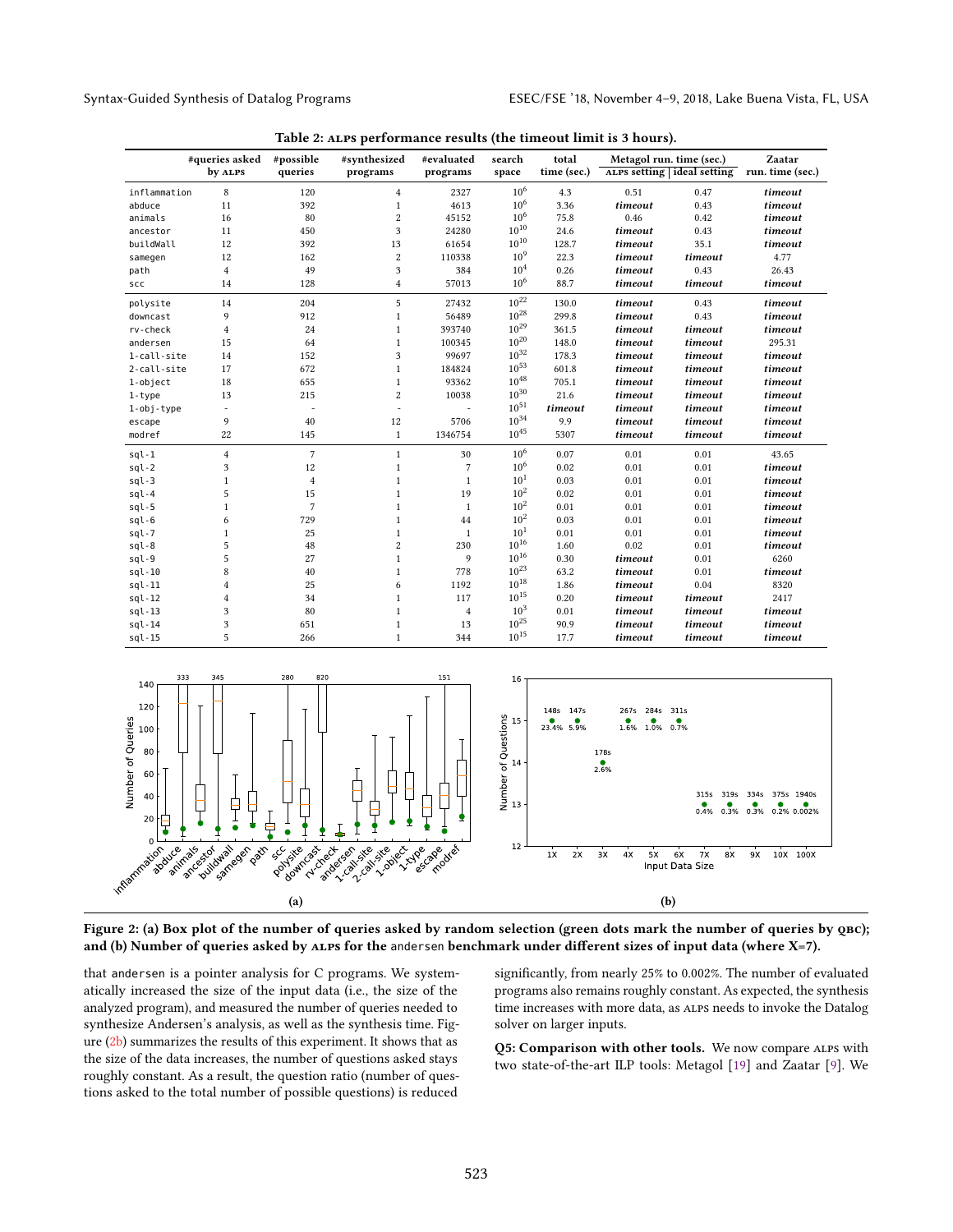<span id="page-9-1"></span>Table 3: Augmentation distances of context-sensitive pointer analysis benchmarks with respect to chain metarules and meta-rules mined from the same domain.

|             | 1-call-site 2-call-site 1-object 1-type 1-obj-type |  |  |
|-------------|----------------------------------------------------|--|--|
| chain       |                                                    |  |  |
| same domain |                                                    |  |  |

supply both of these tools with all ground facts upfront since they are non-interactive.

Metagol is an ILP tool that is an instance of the *meta-interpretive* learning framework [\[50\]](#page-11-25), which is also parameterized by meta-rules. We run Metagol with two settings: the ALPS setting, which uses the same set of meta-rules that ALPS uses after it performs augmentation, and the ideal setting, which consists of the minimal set of meta-rules that are sufficient for synthesizing a correct program. Using ALPS's setting, Metagol cannot finish most knowledge discovery benchmarks and all program analysis benchmarks. Using the ideal setting, Metagol still fails on two knowledge discovery benchmarks and most of program analysis benchmarks. Metagol also fails on four of the sql benchmarks despite their lack of recursion. It is important to note that Metagol employs meta-interpretive learning, which is not a complete technique, so it is not guaranteed to terminate, despite finiteness of the search space.

Zaatar [\[9\]](#page-11-24) is a constraint-based Datalog program synthesis tool. It fails on most of our benchmarks because it is very sensitive to the size of the input data, since the size of the encoding is polynomial in the input data. In contrast, ALPS has much better scalability in terms of input size, as ALPS only evaluates candidate programs on input data instead of encoding the input as symbolic constraints.

Summary. To summarize, our experimental evaluation demonstrates  $(i)$  the ability of ALPS to synthesize sophisticated algorithms; (ii) the effectiveness of meta-rules and augmentations; (iii) the importance of  $QBC$  at reducing the number of queries; and  $(iv)$  the robustness of our synthesis approach to input size.

#### 5.4 Threats to Validity

There are several threats to the validity of our approach. We outline these next along with proposals to mitigate them.

- ALPS may fail to synthesize a desirable program because the input relations do not cover all corner cases (i.e., overfitting). We can mitigate this threat by allowing the user to provide a large input and taking advantage of alps's ability to handle sizeable input data as shown in Figure [\(2b\)](#page-8-1). In practice, large input relations often cover the vast majority of corner cases.
- The labeled examples may be noisy. This threat can be mitigated by collecting answers from multiple oracles (e.g., through crowdsourcing or multiple reference implementations) and using the majority vote as the final answer.
- A large number of equivalent final programs exist due to many applicable combinations of meta-rules. This threat can be mitigated by sacrificing completeness and reporting a subset of programs.
- The meta-rules generated by ALPS may be insufficient to capture a desired program. This threat can be mitigated by using a larger number of invented predicates. The more such predicates we use, the simpler rules we obtain. Eventually, the desired program will comprise typical rules, thus enabling alps to synthesize it.

<span id="page-9-0"></span>

#### 6 RELATED WORK

Inductive logic programming. While we use key ideas from inductive logic programming (ILP) in ALPS, a number of properties distinguish our approach from existing ILP approaches. First, work in ILP usually learn relations, often probabilistic ones [\[21\]](#page-11-47), from vast amounts of mined data, e.g., biological data [\[47\]](#page-11-48). In our work, and in a large class of synthesis techniques, the goal is to interactively infer a program from a small, representative set of examples. Second, most ilp systems are not adept at learning recursive rules. In contrast, we specifically aim to infer recursive rules. Third, ILP is often interested in programs that correctly classify most examples. In contrast, we are interested in programs that correctly characterize all positive and negative examples. Fourth, many ILP systems re-quire a complicated interaction model (for example, FILP [\[15\]](#page-11-49) poses existential queries and cigol [\[48\]](#page-11-50) poses generalization queries). In contrast, ALPS has a simple interaction model that only poses membership queries. Lastly, we employ a complete search strategy, whereas ILP systems can fail to find a program even if one exists that is consistent with the given examples.

More recently, ILP has been applied to end-user programming and online tutoring [\[29\]](#page-11-51). Meta-Interpretive Learning has been used to learn Prolog programs for string manipulation tasks [\[38\]](#page-11-52). These applications share similar goals as ours of learning programs by obtaining examples from users. We focus on Datalog programs whereas they learn programs in other domains, e.g., string manipulation or table transformation. Also, when their generated program is incorrect, the user is expected to provide a counterexample. In contrast, our approach automatically identifies the most controversial example to pose to the user.

Template-guided synthesis. Templates are commonly used to guide the search in program synthesis [\[19,](#page-11-30) [64,](#page-11-53) [67,](#page-11-54) [68\]](#page-12-7). At a highlevel, meta-rules can also be seen as program sketches [\[67\]](#page-11-54), where the holes are the relation symbols.

Interactive synthesis by example. Some of the programmingby-example (pbe) approaches interactively query an oracle for examples. Jha et al. [\[32\]](#page-11-55) present an oracle-guided synthesis procedure for straight-lines programs encodable in smr. They require the oracle (usually a reference implementation) to provide the output when given some input. Another recent interactive synthesis approach is applied in the context of parser synthesis [\[37\]](#page-11-56) to learn a grammar.

Synthesis of recursive programs. A number of works have targeted the problem of synthesizing recursive programs [\[8,](#page-11-57) [23,](#page-11-58) [34,](#page-11-59) [35,](#page-11-60)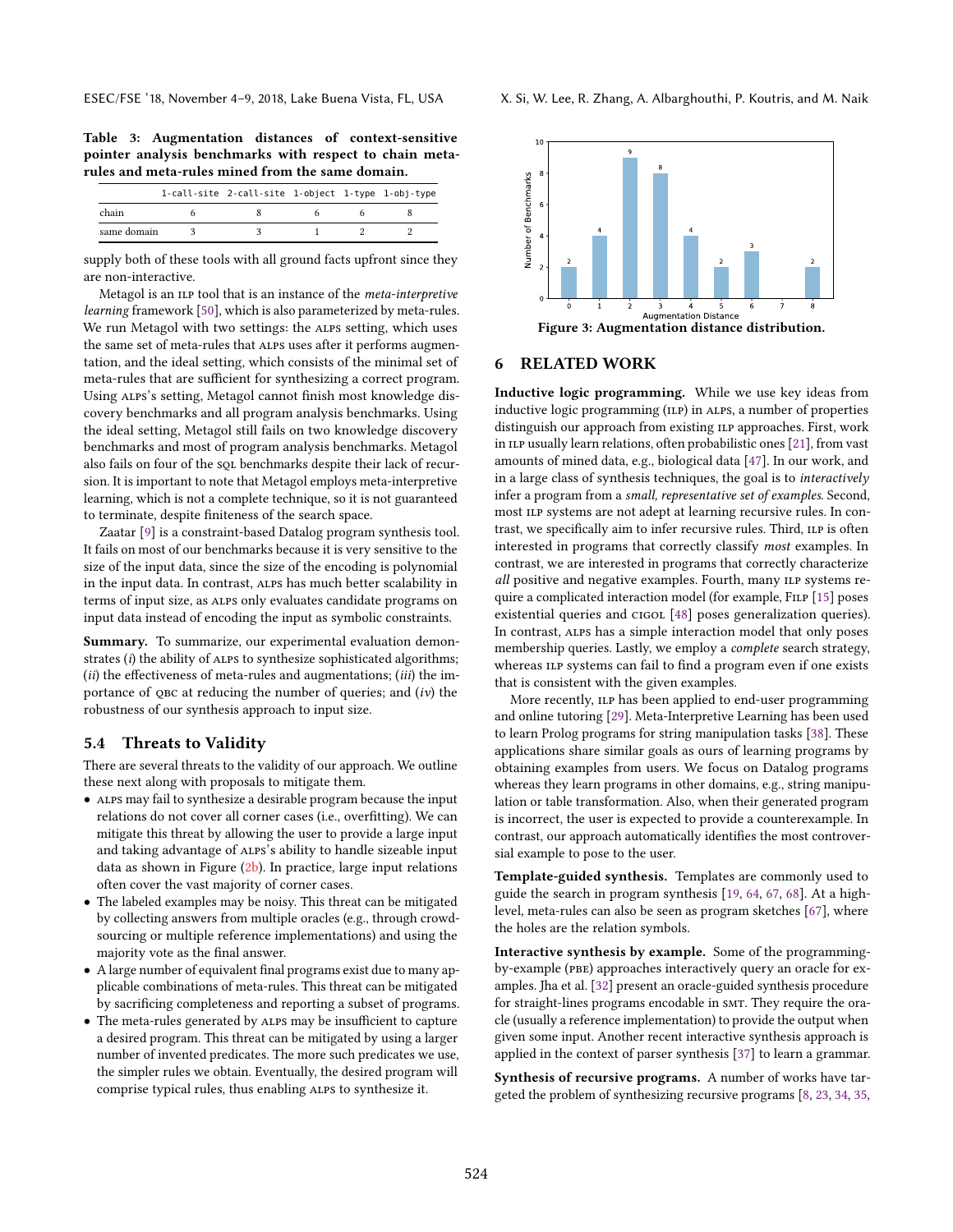[53,](#page-11-61) [55\]](#page-11-62). Most of these works focus on recursive functional programs that manipulate recursive data structures. Datalog programs recursively traverse relations (hypergraphs). To our knowledge, none of the functional techniques have been applied to this domain.

Version-space algebras. Version-space algebras were used for synthesis, initially by Lau et al. [\[36\]](#page-11-63), and more recently in Flash-Fill [\[28\]](#page-11-64) for spreadsheet manipulation. ALPS maintains a version space using most-general and most-specific programs, as first proposed by Mitchell [\[43\]](#page-11-29). Our setting is different than Mitchell's in the sense that the search space is determined by a set of meta-rules that forms a partially ordered set, and thereby we can exploit the generality order on the meta-rules for our bidirectional search.

Learning for program analysis. Recently, several systems have been created that apply machine learning techniques to program analysis. Oh et al. [\[52\]](#page-11-65) use Bayesian optimization techniques to effectively learn adaptation strategies for parametric program analysis, while Bielik et al. [\[16\]](#page-11-66) apply the ID3 algorithm to learn a decision tree that represents points-to and allocation site facts for individual JavaScript functions. This work either learns an efficient configuration for program analysis or an accurate representation for the results of an analysis. In contrast, our work can learn the rules of the program analysis, expressed in Datalog.

# 7 CONCLUSIONS AND FUTURE WORK

We proposed a programming-by-example system, ALPS, to synthesize Datalog programs. It employs a syntax-guided synthesis approach that prunes the search space by exploiting the observation that Datalog programs in practice comprise rules with similar latent syntactic structure. To this end, we synergistically combined three techniques: a novel approach to systematically generate metarules, taking advantage of domain knowledge; an active learning technique called query-by-committee to minimize the number of examples needed; and a bidirectional synthesis strategy to explore the search space efficiently. We evaluated the system on a variety of synthesis tasks from different domains and demonstrated that it significantly outperforms existing state-of-the-art tools.

We envision many useful directions to extend our work. One direction concerns repairing existing Datalog programs using examples rather than synthesizing them from scratch. For instance, a user may modify an existing program analysis by refining its rules to be consistent with known true and false positives. Another direction concerns using probabilistic models to expedite the search, for instance, by predicting which augmentations to use. Finally, we plan to explore how to synthesize programs that are not only correct with respect to examples, but also optimal with respect to objectives such as likelihood or evaluation complexity.

# A PROOF OF ALPS PROPERTIES

To prove Theorem [4.2,](#page-6-3) we use two key properties about the interplay between QBC and bidirectional search. The following lemma captures the fact that the algorithm does not miss any controversial examples, and thus always makes progress in terms of pruning the search space.

<span id="page-10-0"></span>LEMMA A.1. Let  $P \subseteq H$  and  $e \in B$ . Then  $D(e, P) \neq 0$  iff there exist programs  $P_1, P_2 \in \mathbf{P}$  such that  $P_1 \cup I \models e$  and  $P_2 \cup I \not\models e$ .

Syntax-Guided Synthesis of Datalog Programs ESEC/FSE '18, November 4–9, 2018, Lake Buena Vista, FL, USA

PROOF. This is directly implied by the definition of vote entropy (see Definition  $4.1$ ).

The next lemma states key invariants that hold at every iteration of the algorithm: (i) It does not miss any programs that are solutions to the synthesis problems, by ensuring that the contours of the version space form an upper/lower bound of every solution. (ii) It ensures that if the current version space contains non-solutions, then there are non-zero entropy examples we can ask the oracle that can eliminate them.

<span id="page-10-1"></span>LEMMA A.2 (INVARIANT). Let  $S = (\mathcal{H}, O, I)$  be a synthesis problem such that a solution to S exists in  $H$ . Let  $E = (E^+, E^-)$  be the set of known examples at any point during execution, and  $P = \overline{P} \cup P$ . Then:

- (1) For every solution  $P' \in \mathcal{H}$  to S, there exist programs  $P_l, P_u \in \mathbf{P}$ such that  $P_l \sqsubseteq P' \sqsubseteq P_u$ .
- (2) If there exists a program  $P \in \mathbf{P}$  that is not a solution to S, then  $\exists e \in \mathcal{B}$ .  $D(e, P) \neq 0$ .

PROOF. We first show item (1). First, notice that every solution  $P' \in \mathcal{H}$  to  $S$  belongs in the version space  $\mathcal{V}_E$  , since it satisfies all current examples. Since  $\textbf{P} \supseteq \max(\mathcal{V}_E)$  (by the definition of  $F^\uparrow$  in Algo. [1\)](#page-4-3), there exists  $P_u \in \mathbf{P}$  such that  $P' \sqsubseteq P_u$ . Similarly, since **P** ⊇ min( $V$ E), there exists  $P$ [ ∈ **P** such that  $P$ [ ⊆  $P'$ .

We next show item (2). Suppose that  $P \in \mathbf{P}$  is not a solution to S, and let P' be a solution to S. Then, there exists an example  $e \in \mathcal{B}$ such that either (a)  $P \cup I \models e$  and  $P' \cup I \not\models e$ , or (b)  $P \cup I \not\models e$  and  $P'$  ∪  $I$   $\models$  e. We now distinguish two different cases:

- Case (a) holds: since  $P'$  is a solution, item (1) tells us that there exists  $P_u \in \mathbf{P}$  such that  $P' \sqsubseteq P_u$ . This implies that  $P_u \cup I \not\models e$ . Because now  $P$ ,  $P_u$  disagree on example e, Lemma [A.1](#page-10-0) implies that  $D(e, P) \neq 0$ .
- Case (b) holds: since  $P'$  is a solution, item (1) tells us that there exists  $P_l \in \mathbf{P}$  such that  $P_l \sqsubseteq P'$ . This implies that  $P_l \cup$  $I \models e$ . Because now P, P<sub>l</sub> disagree on example e, Lemma [A.1](#page-10-0) implies that  $D(e, P) \neq 0$ .

Thus, in both cases we find an example *e* such that  $D(e, P) \neq 0$ .

We are ready to prove Theorem [4.2](#page-6-3) using the Lemmas [A.1](#page-10-0) and [A.2.](#page-10-1)

PROOF. The algorithm terminates when for every example  $e \in \mathcal{B}$ , we have  $D(e, P) = 0$ . Recall that  $P = \overline{P} \cup \underline{P}$ , where  $E = (E^+, E^-)$  are the known examples.

- (Soundness) As  $\forall e \in \mathcal{B}$ .  $D(e, P) = 0$ , the contrapositive of item (2) of Lemma [A.2](#page-10-1) indicates that every  $P \in \mathbf{P}$  is a solution.
- $\bullet$  (Completeness) This holds directly from item (1) of Lemma [A.2.](#page-10-1) • (Termination) At every iteration, the algorithm adds one example to either  $E^+$  or  $E^-$ . Notice that, after an example e
- is added to  $E = (E^+, E^-)$ , it cannot be added again, since it will never be controversial  $(D(e, P) \neq 0)$  from that point on. Since we have finitely many examples in  $B$ , the algorithm terminates after finitely many steps.

This concludes the proof of the theorem. ■

# ACKNOWLEDGMENTS

We thank the anonymous reviewers for useful feedback. This research was supported by DARPA under agreement #FA8750-15-2- 0009 and by NSF awards #1253867, #1526270, and #1652140.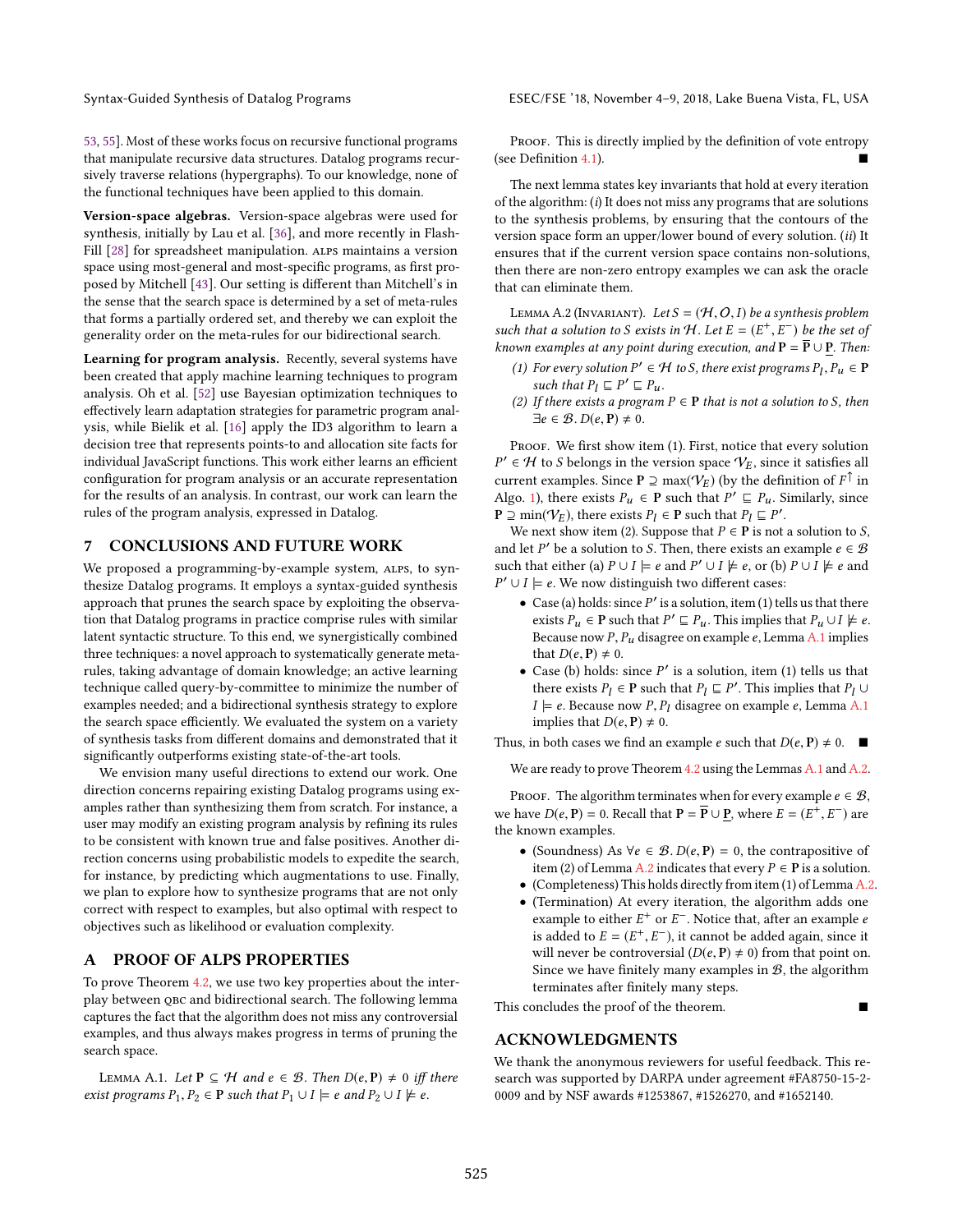ESEC/FSE '18, November 4–9, 2018, Lake Buena Vista, FL, USA X. Si, W. Lee, R. Zhang, A. Albarghouthi, P. Koutris, and M. Naik

### **REFERENCES**

- <span id="page-11-10"></span>[1] BDD-Based Deductive Database. [http://bddbddb.sourceforge.net/.](http://bddbddb.sourceforge.net/)
- <span id="page-11-14"></span>Datomic. https://www.datomic.com/
- <span id="page-11-11"></span>[3] IRIS (Integrated Rule Inference System) Reasoner. [http://repo.roscidus.com/java/](http://repo.roscidus.com/java/iris) [iris.](http://repo.roscidus.com/java/iris)
- <span id="page-11-46"></span><span id="page-11-15"></span>[4] LogicBlox. [http://www.logicblox.com/.](http://www.logicblox.com/) Righting Code. [http://rightingcode.org/.](http://rightingcode.org/)
- <span id="page-11-16"></span>[6] Semmle. [https://semmle.com/.](https://semmle.com/)
- <span id="page-11-42"></span>[7] Serge Abiteboul, Richard Hull, and Victor Vianu. 1995. Foundations of databases. Addison-Wesley.
- <span id="page-11-57"></span>[8] Aws Albarghouthi, Sumit Gulwani, and Zachary Kincaid. 2013. Recursive Program Synthesis. In CAV.
- <span id="page-11-24"></span>[9] Aws Albarghouthi, Paraschos Koutris, Mayur Naik, and Calvin Smith. [n. d.]. Constraint-Based Synthesis of Datalog Programs. In Principles and Practice of Constraint Programming - 23rd International Conference, CP 2017, Melbourne, VIC, Australia, August 28 - September 1, 2017, Proceedings.
- <span id="page-11-26"></span>[10] R. Alur, R. Bodik, G. Juniwal, M. M. K. Martin, M. Raghothaman, S. A. Seshia, R. Singh, A. Solar-Lezama, E. Torlak, and A. Udupa. 2013. Syntax-guided synthesis. In 2013 Formal Methods in Computer-Aided Design.
- <span id="page-11-12"></span>[11] Peter Alvaro, Neil Conway, Joseph M. Hellerstein, and William R. Marczak. 2011. Consistency Analysis in Bloom: a CALM and Collected Approach. In CIDR.
- <span id="page-11-43"></span>[12] Lars Ole Andersen. 1994. Program Analysis and Specialization for the C Programming Language. Technical Report. DIKU, University of Copenhagen. Ph.D. thesis.
- <span id="page-11-34"></span>[13] Molham Aref, Balder ten Cate, Todd J. Green, Benny Kimelfeld, Dan Olteanu, Emir Pasalic, Todd L. Veldhuizen, and Geoffrey Washburn. 2015. Design and Implementation of the LogicBlox System. In SIGMOD.
- <span id="page-11-18"></span>[14] Michael Arntzenius and Neelakantan R. Krishnaswami. 2016. Datafun: A Functional Datalog. In ICFP.
- <span id="page-11-49"></span>[15] Francesco Bergadano and Daniele Gunetti. 1993. An interactive system to learn functional logic programs. In Proceedings of the International Joint Conference on Artificial Intelligence (IJCAI'93).
- <span id="page-11-66"></span>[16] Pavol Bielik, Veselin Raychev, and Martin Vechev. 2017. Learning a Static Analyzer from Data. In CAV.
- <span id="page-11-7"></span>[17] Martin Bravenboer and Yannis Smaragdakis. 2009. Strictly declarative specification of sophisticated points-to analyses.  $OOPSLA$  (2009), 243–262.
- <span id="page-11-36"></span>[18] William W. Cohen. 1995. Pac-Learning Recursive Logic Programs: Negative Results. Journal of Artificial Intelligence Research 2 (1995).
- <span id="page-11-30"></span>[19] Andrew Cropper, Alireza Tamaddoni-Nezhad, and Stephen H Muggleton. 2015. Meta-interpretive learning of data transformation programs. In Proceedings of the 24th International Conference on Inductive Logic Programming.
- <span id="page-11-40"></span>[20] Jacek Czerniak and Hubert Zarzycki. 2003. Artificial Intelligence and Security in Computing Systems. Chapter Application of Rough Sets in the Presumptive Diagnosis of Urinary System Diseases.
- <span id="page-11-47"></span>[21] Luc De Raedt and Kristian Kersting. 2008. Probabilistic inductive logic programming. In Probabilistic Inductive Logic Programming. Springer, 1-27.
- <span id="page-11-31"></span>[22] Yu Feng, Saswat Anand, Isil Dillig, and Alex Aiken. 2014. Apposcopy: Semanticsbased Detection of Android Malware Through Static Analysis. In FSE.
- <span id="page-11-58"></span>[23] Jonathan Frankle, Peter-Michael Osera, David Walker, and Steve Zdancewic. 2016. Example-directed synthesis: a type-theoretic interpretation. In POPL.
- <span id="page-11-27"></span>[24] Yoav Freund, H. Sebastian Seung, Eli Shamir, and Naftali Tishby. 1997. Selective Sampling Using the Query by Committee Algorithm. Machine Learning 28, 2-3 (1997).
- <span id="page-11-17"></span>[25] Georg Gottlob, Christoph Koch, Robert Baumgartner, Marcus Herzog, and Sergio Flesca. 2004. The Lixto Data Extraction Project: Back and Forth Between Theory and Practice. In PODS.
- <span id="page-11-8"></span>[26] Sergey Grebenshchikov, Nuno P. Lopes, Corneliu Popeea, and Andrey Rybalchenko. 2012. Synthesizing software verifiers from proof rules. In PLDI.
- <span id="page-11-35"></span>[27] Todd J. Green. 2015. LogiQL: A Declarative Language for Enterprise Applications. In PODS.
- <span id="page-11-64"></span>[28] Sumit Gulwani, William R. Harris, and Rishabh Singh. 2012. Spreadsheet data manipulation using examples. CACM (2012).
- <span id="page-11-51"></span>[29] Sumit Gulwani, José Hernández-Orallo, Emanuel Kitzelmann, Stephen H. Muggleton, Ute Schmid, and Benjamin Zorn. 2015. Inductive Programming Meets the Real World. Commun. ACM 58, 11 (Oct. 2015).
- <span id="page-11-2"></span>[30] Daniel Halperin, Victor Teixeira de Almeida, Lee Lee Choo, Shumo Chu, Paraschos Koutris, Dominik Moritz, Jennifer Ortiz, Vaspol Ruamviboonsuk, Jingjing Wang, Andrew Whitaker, Shengliang Xu, Magdalena Balazinska, Bill Howe, and Dan Suciu. 2014. Demonstration of the Myria big data management service. In SIGMOD.
- <span id="page-11-39"></span>[31] Kryštof Hoder, Nikolaj Bjørner, and Leonardo De Moura. 2011.  $\mu$ Z-an efficient engine for fixed points with constraints. In CAV.
- <span id="page-11-55"></span>[32] Susmit Jha, Sumit Gulwani, Sanjit A. Seshia, and Ashish Tiwari. 2010. Oracleguided component-based program synthesis. In ICSE.
- <span id="page-11-0"></span>[33] Ross D. King. 2004. Applying Inductive Logic Programming to Predicting Gene Function. AI Magazine 25, 1 (March 2004).
- <span id="page-11-59"></span>[34] Emanuel Kitzelmann and Ute Schmid. 2006. Inductive Synthesis of Functional Programs: An Explanation Based Generalization Approach. JMLR (2006).
- <span id="page-11-60"></span>[35] Etienne Kneuss, Ivan Kuraj, Viktor Kuncak, and Philippe Suter. 2013. Synthesis modulo recursive functions. In OOPSLA.
- <span id="page-11-63"></span>[36] Tessa A Lau, Pedro M Domingos, and Daniel S Weld. 2000. Version Space Algebra and its Application to Programming by Demonstration.. In ICML. 527-534.
- <span id="page-11-56"></span>[37] Alan Leung, John Sarracino, and Sorin Lerner. 2015. Interactive parser synthesis by example. In PLDI.
- <span id="page-11-52"></span>[38] Dianhuan Lin, Eyal Dechter, Kevin Ellis, Joshua B. Tenenbaum, and Stephen Muggleton. 2014. Bias reformulation for one-shot function induction. In ECAI.
- <span id="page-11-6"></span>[39] Boon Thau Loo, Tyson Condie, Minos Garofalakis, David E. Gay, Joseph M. Hellerstein, Petros Maniatis, Raghu Ramakrishnan, Timothy Roscoe, and Ion Stoica. 2009. Declarative Networking. Commun. ACM 52, 11 (Nov. 2009).
- <span id="page-11-19"></span>[40] Magnus Madsen, Ming-Ho Yee, and Ondřej Lhoták. 2016. From Datalog to Flix: A Declarative Language for Fixed Points on Lattices. In PLDI.
- <span id="page-11-20"></span>[41] Ravi Mangal, Xin Zhang, Aditya V. Nori, and Mayur Naik. 2015. A User-guided Approach to Program Analysis. In FSE.
- <span id="page-11-44"></span>[42] Ana Milanova, Atanas Rountev, and Barbara G. Ryder. 2002. Parameterized Object Sensitivity for Points-to and Side-effect Analyses for Java. In Proceedings of the 2002 ACM SIGSOFT International Symposium on Software Testing and Analysis.
- <span id="page-11-29"></span>[43] Tom M Mitchell. 1982. Generalization as search. Artificial intelligence 18, 2 (1982),  $203 - 226$
- <span id="page-11-5"></span>[44] Raymond J. Mooney. 1996. Inductive Logic Programming for Natural Language Processing. In Inductive Logic Programming: Selected papers from the 6th International Workshop. Springer Verlag.
- <span id="page-11-22"></span>[45] Stephen Muggleton. 1991. Inductive logic programming. New generation computing 8, 4 (1991).
- <span id="page-11-41"></span>[46] Stephen Muggleton. 1995. Inverse entailment and Progol. New generation computing 13, 3-4 (1995).
- <span id="page-11-48"></span>[47] Stephen Muggleton. 1999. Scientific knowledge discovery using inductive logic programming. Commun. ACM 42, 11 (1999), 42-46.
- <span id="page-11-50"></span>[48] Stephen Muggleton and Wray L. Buntine. 1988. Machine Invention of First-order Predicates by Inverting Resolution. In Proceedings of the International Conference on Machine Learning (ICML'88).
- <span id="page-11-23"></span>[49] Stephen Muggleton, Luc De Raedt, David Poole, Ivan Bratko, Peter A. Flach, Katsumi Inoue, and Ashwin Srinivasan. 2012. ILP turns 20 - Biography and future challenges. ML (2012).
- <span id="page-11-25"></span>[50] Stephen H Muggleton, Dianhuan Lin, and Alireza Tamaddoni-Nezhad. 2015. Meta-interpretive learning of higher-order dyadic datalog: Predicate invention revisited. Machine Learning 100, 1 (2015).
- <span id="page-11-32"></span>[51] Mayur Naik. Chord: A Program Analysis Platform for Java. [http://jchord.](http://jchord.googlecode.com/) [googlecode.com/.](http://jchord.googlecode.com/)
- <span id="page-11-65"></span>[52] Hakjoo Oh, Hongseok Yang, and Kwangkeun Yi. 2015. Learning a Strategy for Adapting a Program Analysis via Bayesian Optimisation. In OOPSLA. ACM, 572-588.
- <span id="page-11-61"></span>[53] Peter-Michael Osera and Steve Zdancewic. 2015. Type-and-example-directed program synthesis. In PLDI.
- <span id="page-11-37"></span>[54] Gordon D Plotkin. 1970. A note on inductive generalization. Machine intelligence 5, 1 (1970).
- <span id="page-11-62"></span>[55] Nadia Polikarpova, Ivan Kuraj, and Armando Solar-Lezama. 2016. Program synthesis from polymorphic refinement types. In PLDI. ACM, 522-538.
- <span id="page-11-9"></span>[56] David Poole. 1995. Logic Programming for Robot Control. In Proceedings of the International Joint Conference on Artificial Intelligence (IJCAI'95).
- <span id="page-11-21"></span>[57] Mukund Raghothaman, Sulekha Kulkarni, Kihong Heo, and Mayur Naik. 2018.
- <span id="page-11-1"></span>[58] JCA Santos, H Nassif, D Page, SH Muggleton, and MJE Sternberg. 2012. Automated identification of protein-ligand interaction features using Inductive Logic Programming: a hexose binding case study. BMC BIOINFORMATICS 13 (2012).
- <span id="page-11-13"></span>[59] Bernhard Scholz, Herbert Jordan, Pavle Subotić, and Till Westmann. 2016. On Fast Large-scale Program Analysis in Datalog. In Proceedings of the 25th International Conference on Compiler Construction (CC 2016).
- <span id="page-11-3"></span>[60] Jiwon Seo, Stephen Guo, and Monica S Lam. 2013. SociaLite: Datalog extensions for efficient social network analysis. In ICDE.
- <span id="page-11-38"></span>[61] Burr Settles. 2012. Active learning. Synthesis Lectures on Artificial Intelligence and Machine Learning 6, 1 (2012),  $1-114$ .
- <span id="page-11-28"></span>[62] H. S. Seung, M. Opper, and H. Sompolinsky. 1992. Query by Committee. In Proceedings of the 5th Annual Workshop on Computational Learning Theory (COLT'92).
- <span id="page-11-4"></span>[63] Alexander Shkapsky, Mohan Yang, Matteo Interlandi, Hsuan Chiu, Tyson Condie, and Carlo Zaniolo. 2016. Big Data Analytics with Datalog Queries on Spark. In SIGMOD.
- <span id="page-11-53"></span>[64] Rishabh Singh, Sumit Gulwani, and Armando Solar-Lezama. 2013. Automated feedback generation for introductory programming assignments. In PLDI.
- <span id="page-11-33"></span>[65] Y. Smaragdakis and M. Bravenboer. 2010. Using Datalog for Fast and Easy Program Analysis. In Datalog 2.0 Workshop.
- <span id="page-11-45"></span>[66] Yannis Smaragdakis, Martin Bravenboer, and Ondrej Lhoták. 2011. Pick Your Contexts Well: Understanding Object-sensitivity. In POPL.
- <span id="page-11-54"></span>[67] Armando Solar-Lezama, Liviu Tancau, Rastislav Bodík, Sanjit A. Seshia, and Vijay A. Saraswat. 2006. Combinatorial sketching for finite programs. In ASPLOS.